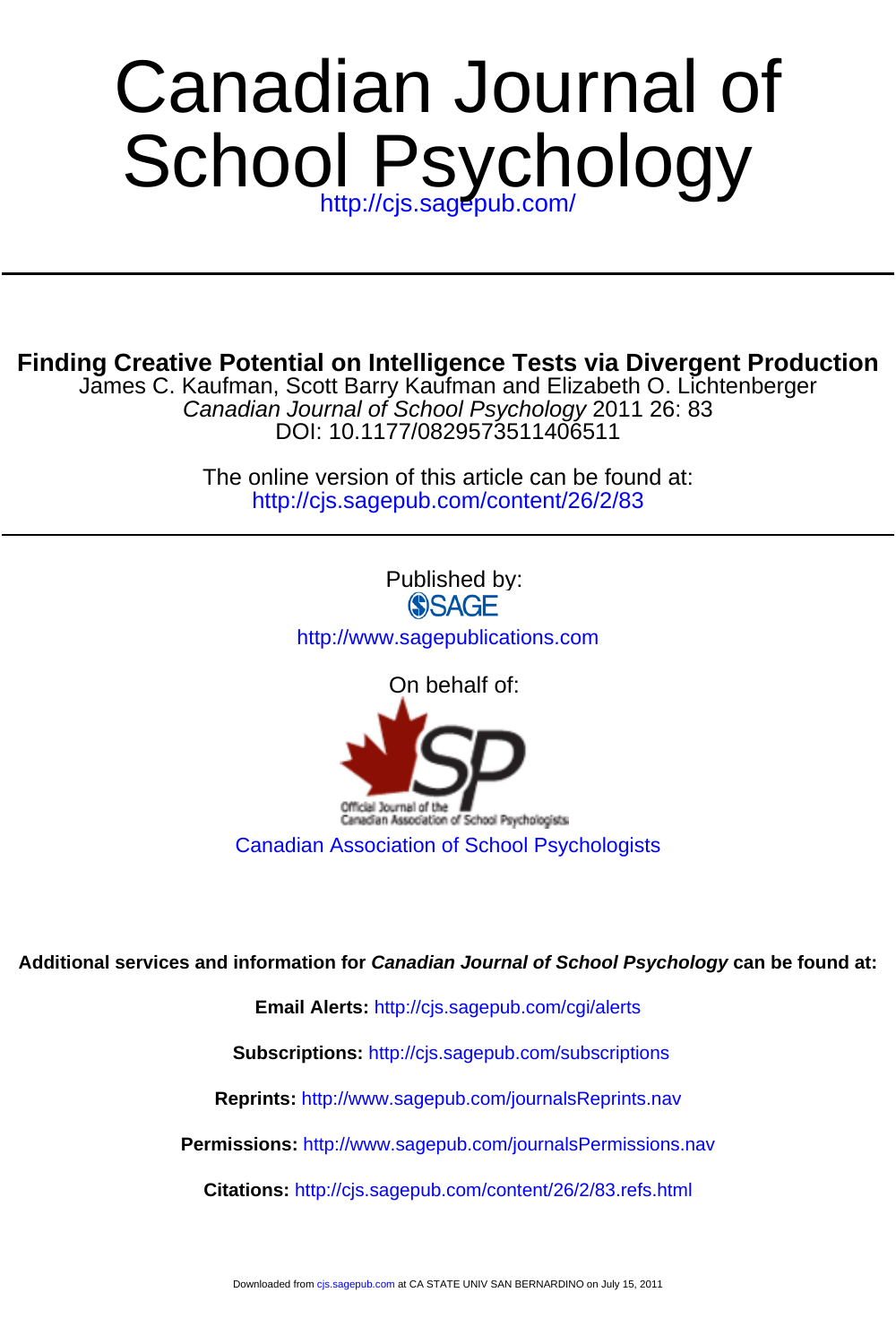Canadian Journal of School Psychology 26(2) 83–106 © 2011 SAGE Publications Reprints and permission: http://www. sagepub.com/journalsPermissions.nav DOI: 10.1177/0829573511406511 http://cjs.sagepub.com



## **Finding Creative Potential on Intelligence Tests via Divergent Production**

## James C. Kaufman<sup>'</sup>, Scott Barry Kaufman<sup>2</sup>, and **Elizabeth O. Lichtenberger3**

## **Abstract**

Assessing creative potential using a comprehensive battery of standardized tests requires a focus on *how* and *why* an individual responds in addition to *how well* they respond. Using the "intelligent testing" philosophy of focusing on the person being tested rather than the measure itself helps psychologists form a more complete picture of an examinee, which may include information about his or her creative potential. Although most aspects of creativity are not present in current individually based IQ and achievement tests, one exception is divergent production. Although still poorly represented, some subtests show great potential for tapping into divergent production, and hence provide some insight into creativity. The research on the relationship between measures of intelligence and creativity is discussed in this article. The authors also propose a way to use individually administered cognitive and achievement batteries to extract information about an individual's divergent production and general creative potential.

## **Résumé**

Evaluer le potentiel créatif en utilisant une batterie de tests standardisés implique de s'intéresser, non seulement aux bonnes réponses d'une personne, mais aussi au *« comment »* et au *« pourquoi »* de ses réponses. Utiliser une philosophie de « testing intelligent », s'interressant à la personne évaluée plutôt qu'à la mesure elle-même, permet au psychologue de construire un portrait plus complet du sujet en y incluant des informations sur son potentiel créatif. La plupart des aspects de la créativité ne

1 California State University at San Bernardino <sup>2</sup>New York University <sup>3</sup>Carlsbad, CA

#### **Corresponding Author:**

James C. Kaufman, Learning Research Institute, California State University at San Bernardino, Department of Psychology, 5500, University Parkway, San Bernardino California, CA 92407 Email: jkaufman@csusb.edu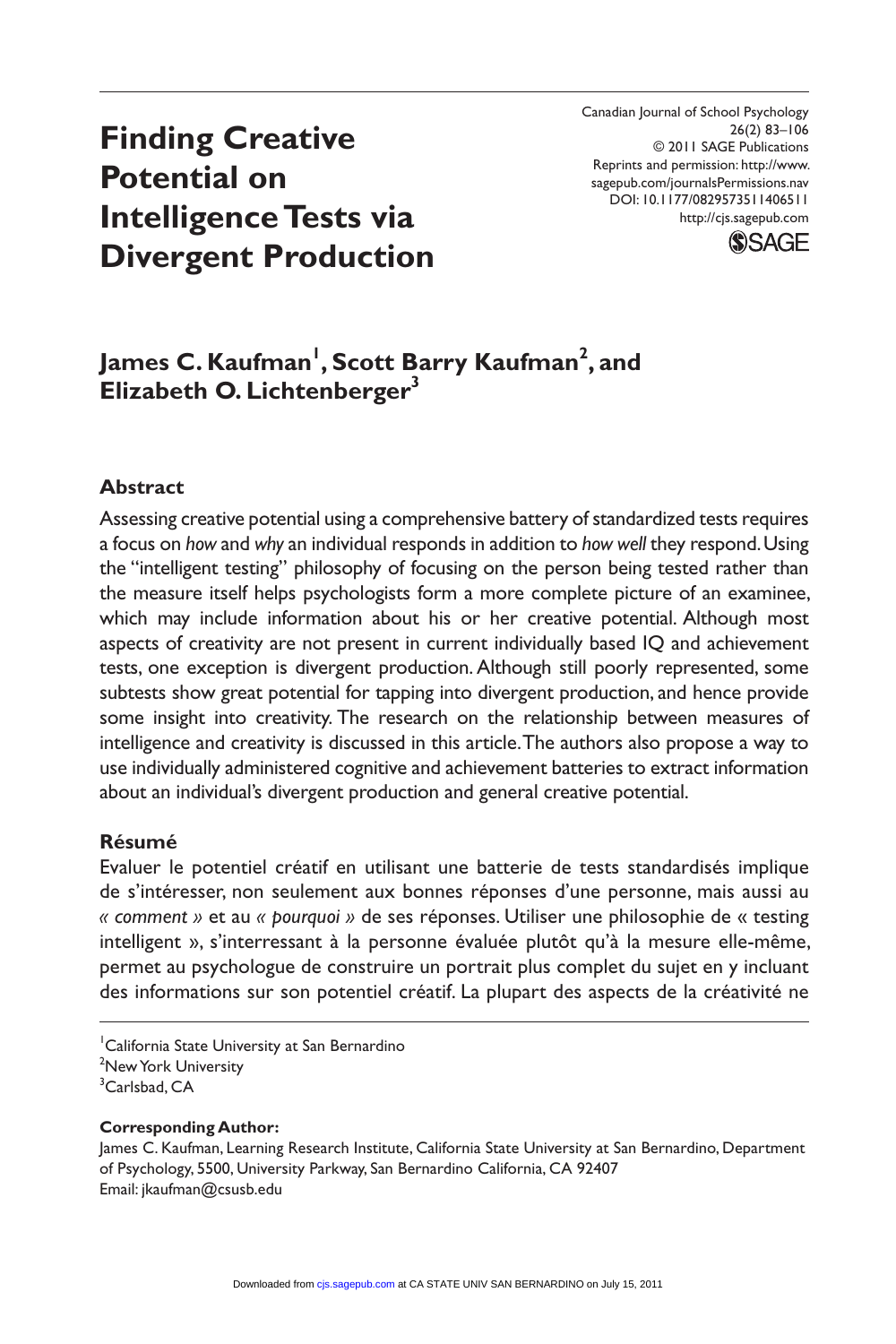sont pas présents dans les tests courants d'évaluation du QI ou des apprentissages, sauf si on s'intéresse aux productions divergentes. Bien qu'ils soient encore très peu nombreux, certains subtests ouvrent beaucoup de possibilités d'exploiter ces productions divergentes et offrent ainsi la possibilité d'approcher la créativité. Cet article expose une recherche sur les liens entre les mesures de l'intelligence et la créativité. Nous proposons également une méthode pour extraire des informations sur les productions divergentes et le potentiel créatif des sujets, à partir des batteries d'évaluation cognitive et d'évaluation des apprentissages, administrées individuellement.

#### **Keywords**

intelligence, creativity, divergent thinking, CHC theory, intelligent testing

Clinicians who desire to develop a "complete" picture of a child or adult from an assessment must look beyond the scores on an intelligence test, test of achievement, or other cognitive test. Indeed, referral questions that clinicians try to answer via a comprehensive assessment battery often demand a focus on *how* an individual responds, or *why* an individual responds in a certain manner, in addition to *how well* they respond. In particular, when referral questions include the question of how creative an individual is or whether an individual's tendency toward creativity influences their performance, then the clinician must focus on *how* the problems are solved and *why* individuals respond in the manner that they do. The need to assess a broader scope of abilities (such as creativity) than those measured by traditional tests is also driven by recent neuropsychological research (Delis et al., 2007).

When assessing creativity as part of a comprehensive evaluation, clinicians benefit from following an intelligent testing approach. The primary tenet of the concept of "intelligent testing" is that when an examiner administers an IQ test or other standardized cognitive assessment instruments, the focus should be on the person being tested, not the measure itself (A. S. Kaufman, 1979, 1994, 2009, 2009b; Lichtenberger & Kaufman, 2009). The examiner can help the child or adult being evaluated by observing and interpreting a wide range of test behaviors, making inferences about observed problem-solving strategies, and, ultimately, interpreting the test profile within the context of pertinent background information about the person, clinical behaviors observed during the evaluation, and the latest theories and research in the field of cognitive processing. Just as the test is administered individually, so, too, should the test interpretation be geared to the specific person being evaluated. The entire assessment process is, in effect, an experiment conducted with  $N = 1$ . In other words, in an experiment, the empirical results are of limited value until they are interpreted and discussed in the context of research and theory by a knowledgeable researcher. Similarly, the empirical outcomes of an IQ test are often meaningless until put into context by the examiner (Lichtenberger & Kaufman, 2009).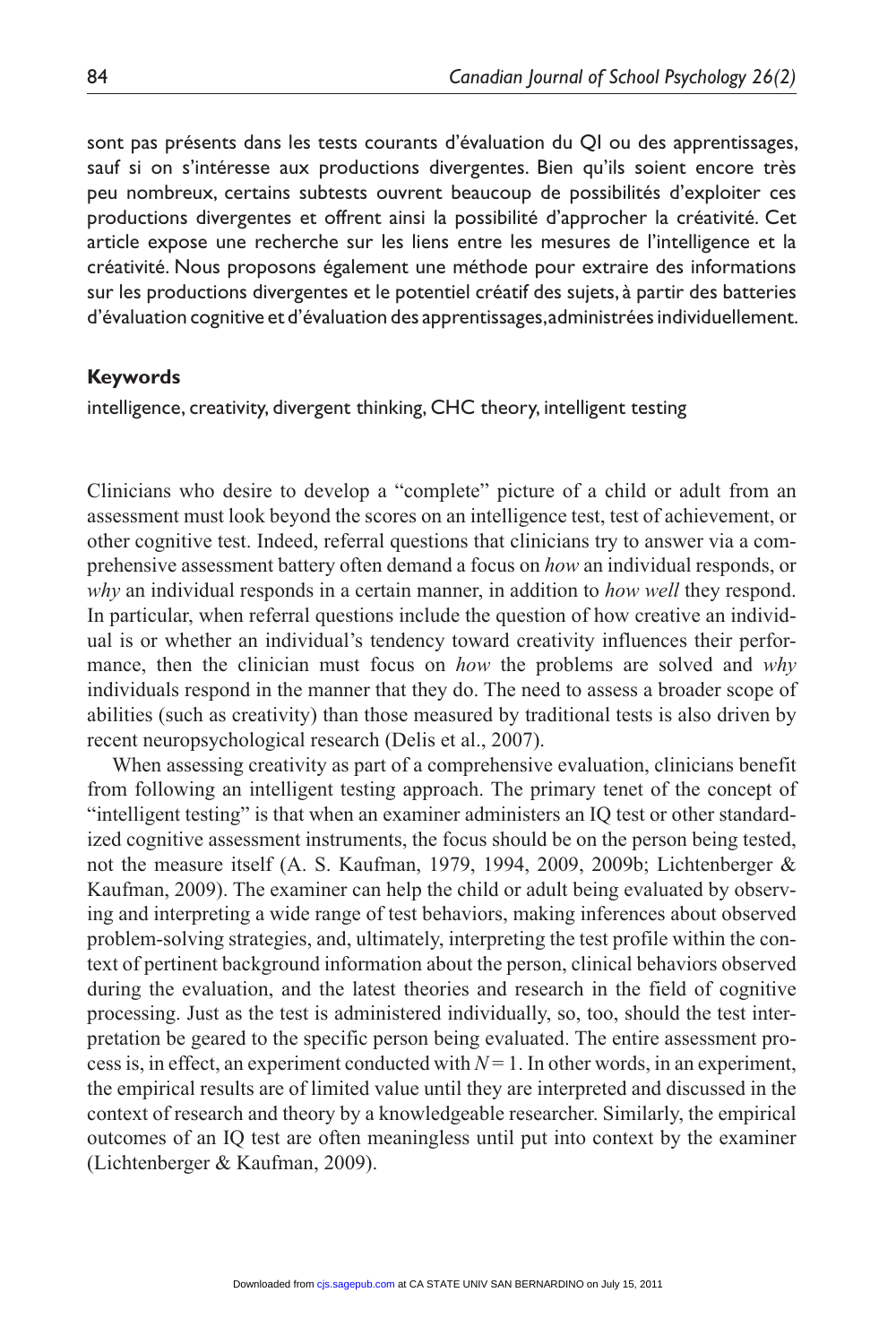Although some researchers purport that interpretation of test scores via a crossvalidation approach is "contradicted by the research literature" (Watkins & Canivez, 2004, p. 137), it is important to note that the interpretation of IQ data and data related to creativity cannot be conducted in a vacuum. Anastasi and Urbina (1997), and many others have aptly pointed out that sound principles of assessment practice require more than the mechanical application of profile analysis techniques. Lichtenberger and Kaufman (2009, pp. 133-143) and Flanagan and Kaufman (2009) address the concerns of those who advocate against profile interpretation (favoring instead to focus instead on only global IQs; for example, McDermott, Fantuzzo, Glutting, Watkins, & Baggaley, 1992). In the process of extracting information about creativity from performance on IQ tests, it is necessary to look beyond a global IQ (or *g*). Indeed, important data would be lost if analysis stopped at the global ability level (Flanagan & Kaufman, 2009; Nyden, Billstedt, Hjelmquist, & Gillberg, 2001).

Thus, many aspects of psychology are brought into play to analyze and interpret a cluster of scores in the context of accumulated research, theory, and clinical practice. All this information is added to the store of what was known about the client before the testing sessions even began. The accumulated background information and reasons for referral are all part of what is included in forming conclusions and preparing treatment and remedial suggestions that attempt to answer the referral questions.

What can clinicians do when a referral question requires them to find evidence of a person's creative potential from a comprehensive assessment? Using the intelligent testing philosophy, clinicians may be able to find evidence of creativity within the administered IQ subtests. To demonstrate how this may be done, this article will first discuss current conceptions of creativity and common assessments used to measure creative potential. Next will be a summary of the research on the relationship between measures of intelligence and creativity and then a final proposition of a way to make use of individually administered cognitive and achievement batteries to extract information about individual's creative potential, based on the guiding philosophy of "intelligent testing."

## **What Is Creativity?**

One of the earliest conceptions of creativity was Guilford's (1950, 1967) structure of intellect model. Guilford placed creativity into a larger framework of intelligence as he attempted to organize all of human cognition along three dimensions. The first dimension was called "operations" and simply meant the mental gymnastics needed for any kind of task. The second dimension, "content," referred to the general subject area. The third dimension, "product," represented the actual products that might result from different kinds of thinking in different kinds of subject matters. With 5 operations, 4 contents, and 6 products, Guilford's model had 120 different possible mental abilities (Guilford, 1967). He later expanded the model to include 180 different abilities, though the 120 abilities model is the one more often studied (Guilford, 1988).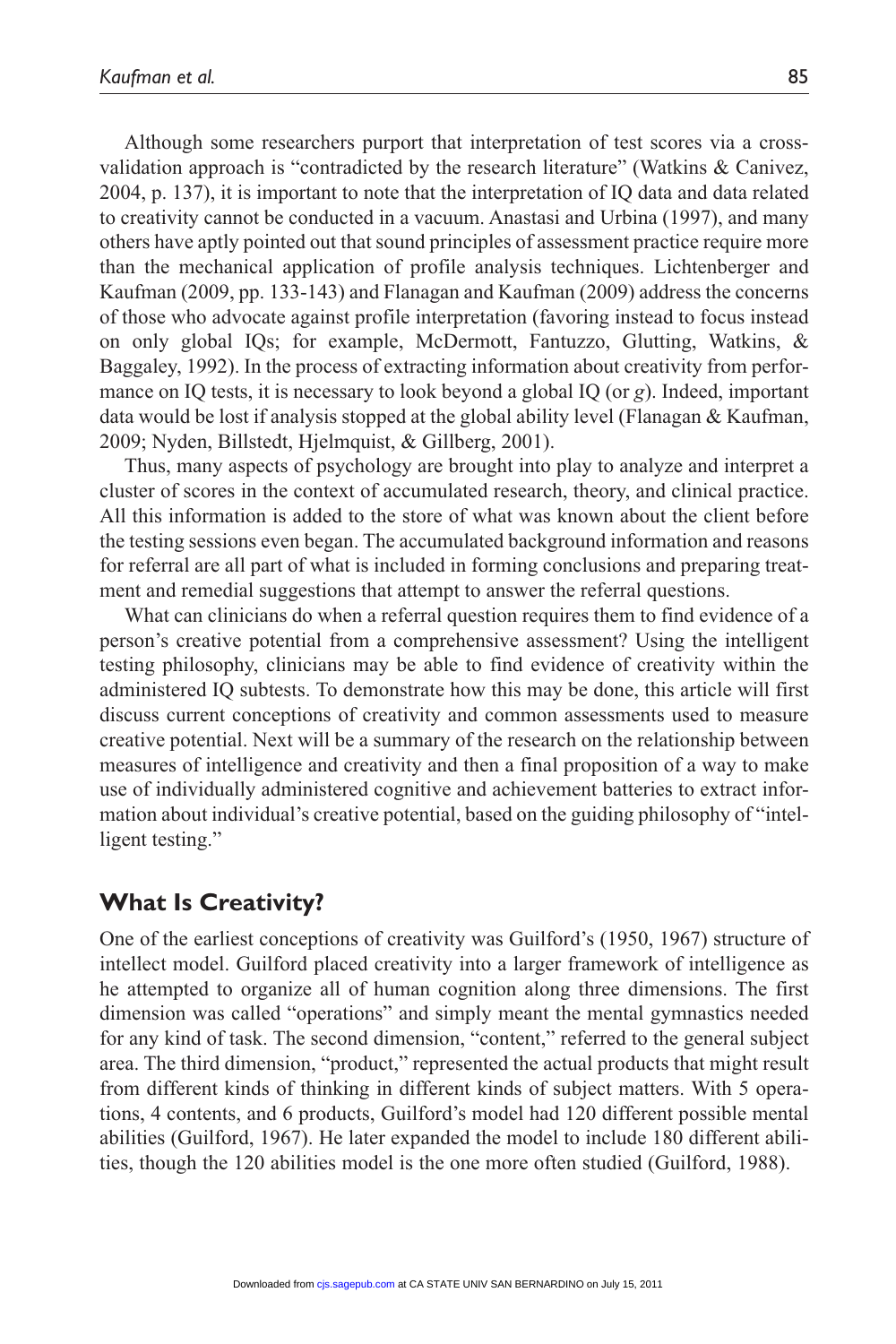One of the Guilford operations (or thought processes) is divergent production analyzing responses to questions with no obvious, singular answer (such as "What would happen if people no longer needed sleep?"). Guilford originally described divergent production as consisting of four specific abilities. These involve fluency, flexibility, originality, and elaboration. A common test used to measure divergent production is the *Unusual Uses Test* (Guilford, Merrifield, & Wilson, 1958), where participants are asked to list all the uses of a familiar object, such as a brick. In this context, fluency is measured by the number of responses, or sheer quantity. Flexibility is measured by the variety of different categories or concepts that are evoked. Elaboration is measured by the level of descriptiveness of each use. Originality is measured by uniqueness of response in comparison to the other participants. Modern researchers use the more broad term "divergent thinking" to describe what Guilford referred to as divergent production.

Divergent thinking is an important cognitive process that is associated with future creative achievement (Runco, 2010). However, creative achievement requires not only the ability to produce divergent ideas but also the ability to discern which ideas are useful or are most appropriate to a particular goal. As such, the term "creativity" has expanded over the years to cover more than just divergent thinking. Most research and theory-based definitions of "creativity" boil down to two components. First, creativity must represent something different, new, or innovative (Baer, 1993; J. C. Kaufman & Sternberg, 2007; Sternberg, Kaufman, & Pretz, 2002). This component is most related to divergent production ability. Second, creativity must also be appropriate to the task at hand. A creative response is useful and relevant. This component may draw forth more on processes relating to reasoning ability or general cognitive ability (Sligh, Conners, & Roskos-Ewoldsen, 2005). Indeed, J. C. Kaufman and Sternberg add that creative ideas and products should also represent an element of high quality.

Furthermore, even though the focus in this article is on individual creative cognition, the individual is only one vantage point in which creativity can be assessed. A complete understanding of creativity is had by including the broader sociocultural context. Plucker, Beghetto, and Dow (2004) expand on the concept of creativity by stating: "Creativity is the interaction among aptitude, process, and environment by which an individual or group produces a perceptible product that is both novel and useful as defined within a social context" (p. 90).

## **How Is Creative Potential Typically Measured?**

Most standardized creativity tests tend to measure divergent production, which, as just noted, is only part of creativity. Perhaps the best-known tests are the *Torrance Tests of Creative Thinking* (TTCT; Torrance, 1974, 2008), with both verbal and figural subtests. The TTCT is based on Guilford's concept of divergent production. Recently, flexibility was dropped from the most recent version of the figural test because of its high correlation to fluency (Hébert, Cramond, Neumeister, Millar, & Silvian, 2002). Replacing flexibility were two new categories, abstractness of titles, and resistance to premature closure (Torrance, 2008).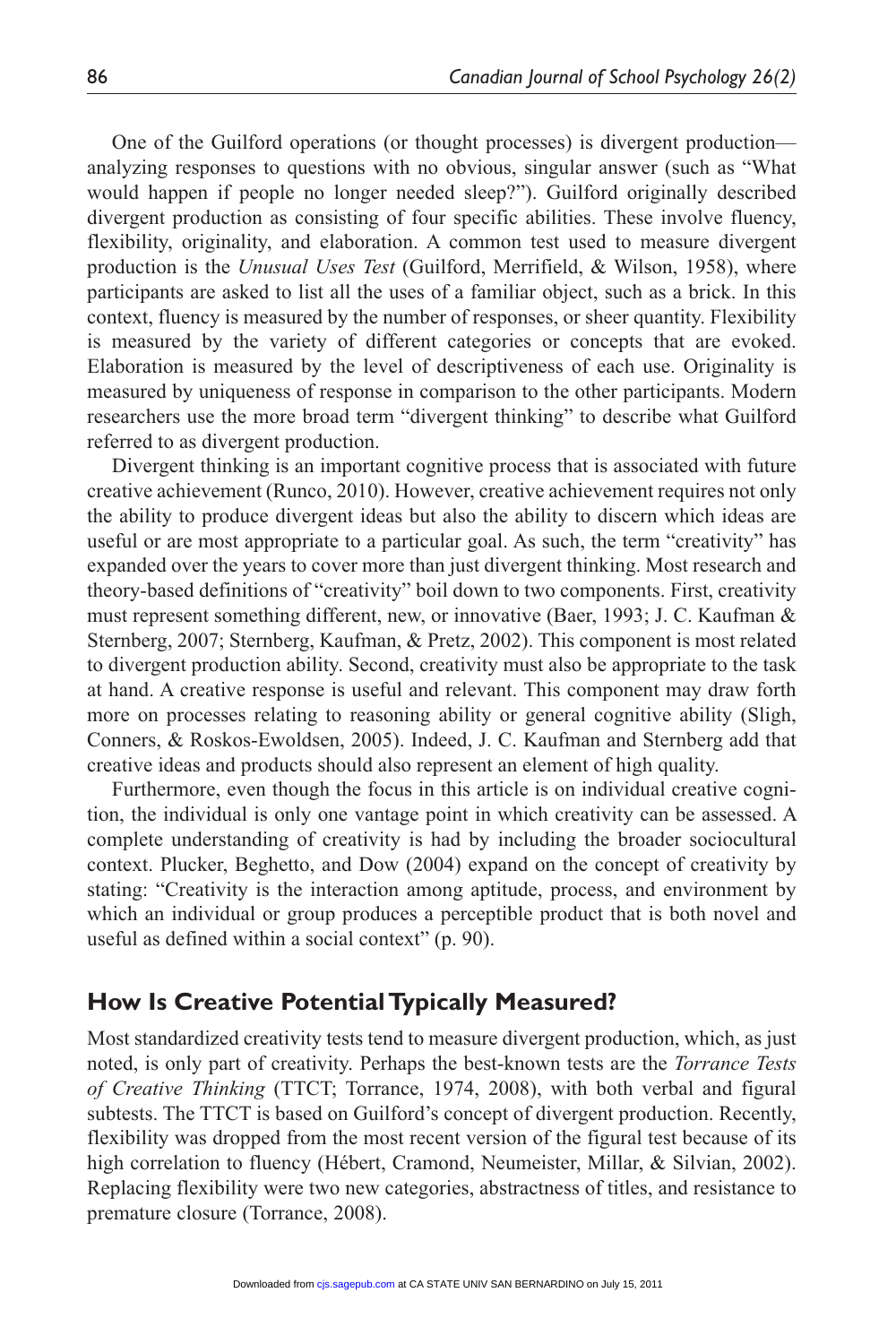Despite its popularity, there are many questions about the TTCT's predictive validity. Some claim that the procedures for interpreting scores are not supported by factor analysis (Clapham, 1998, 2004; Heausler & Thompson, 1988; Hocevar, 1979a-b); others point to how easy it is to change scores with different instructions (Lissitz  $\&$ Willhoft, 1985). But the TTCT has continued to be the most popular, especially in deciding who gets into gifted programs (Hunsaker & Callahan, 1995).

Another popular method of measuring creativity is the Consensual Assessment Technique (CAT; see Amabile, 1996; Baer, Kaufman, & Gentile, 2004), in which participants are asked to create something, such as a poem or a collage. These products are then evaluated, without group discussion and with each item compared only to other items, by appropriate experts. Who are appropriate experts? Experts typically can have specialized knowledge of a field (such as a published poet evaluating creative writing), experience into the group being studied (such as an elementary school teacher evaluating children's work), or insight into the cognitive processes being studied (such as psychologists). Although these ratings are (necessarily) subjective, research has found that experts show strikingly high levels of agreement (Amabile, 1982, 1996; Baer, 1993), even across different groups of experts (Baer et al., 2004). The definition of what constitutes an appropriate expert has been extended to advanced graduate students in psychology (J. C. Kaufman, Lee, Baer, & Lee, 2007) and gifted novices (J. C. Kaufman, Gentile, & Baer, 2005). However, though some studies persist in using novice raters (see J. C. Kaufman & Baer, in press), regular novices are not appropriate experts for most domains (J. C. Kaufman, Baer, & Cole, 2009; J. C. Kaufman, Baer, Cole, & Sexton, 2008).

The CAT is currently used as a research tool but is rarely used in any type of psychoeducational assessment. The benefits are substantial; for one, assessing actual creative products has high face validity. The problems are also substantial; given the findings (J. C. Kaufman et al., 2009, 2008) that typical novices are not good raters for the CAT, the cost and time involved with obtaining appropriate experts and soliciting their judgments is quite high. J. C. Kaufman et al. (2008) suggest that some domains may be better suited than others for widespread use, and future work could try to train novices to approximate expert ratings. Some initial work has already been done on a modified version of the CAT (Dollinger & Shafran, 2005). If teachers are considered to be experts in certain domains and for certain age groups (i.e., fourth-grade writing), then it would be certainly possible to use the CAT methodology on smaller-scale assessments.

## **How Are IQ and Creative Potential Related?**

Although some studies have demonstrated that the strength of intelligence and creative potential in predicting creative achievement differs depending on the domain (S. B. Kaufman, 2009; MacKinnon, 1962; Roe, 1953; Simonton, 2009), researchers tend to agree that at least some degree of both general intelligence and domain-general creative thinking contributes to creative achievement. Most studies that look at creativity and intelligence use divergent thinking tests (such as the TTCT) or other related paper-and-pencil tests also scored for fluency, originality, and so on.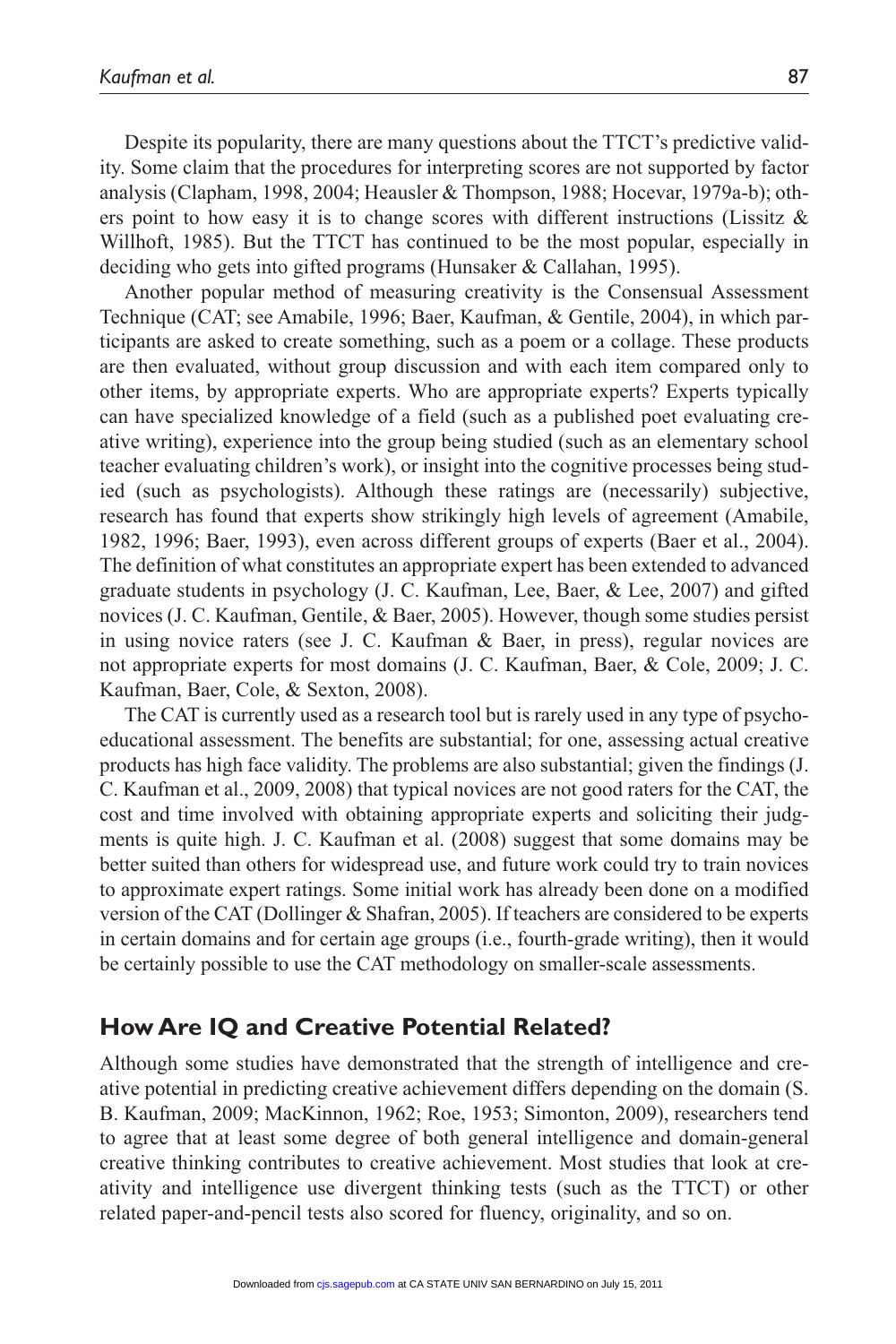Researchers have generally found that such paper-and-pencil measures are significantly associated with psychometric measures of intelligence. Typically, verbal measures of creativity are more strongly related to intelligence; however, some nonverbal drawing tasks (such as the House–Tree–Person Test) have been shown to work as potential measures of creativity (Eyal & Lindgren, 1977). However, this relationship is not a particularly strong one (see Barron & Harrington, 1981; Kim, 2005). In most of these studies, divergent thinking's correlation with IQ is maintained up to a certain level of performance on a traditional intelligence test. This traditional research has argued for a "threshold effect," in which creative potential and psychometric intelligence are positively correlated at low levels of  $IQ<sup>1</sup>$  and continue to be positively correlated through IQs of approximately 120. In nearly all of these studies (conducted on both children and adults), in people with higher IQs, the two constructs have been reputed to show little relationship (e.g., Fuchs-Beauchamp, Karnes, & Johnson, 1993; Getzels & Jackson, 1962).

More recently, however, this theory has come under fire. Some studies support the idea that IQ and creativity are *substantially related* across the entire IQ spectrum, whereas others show *negligible relations* between IQ and creativity across the IQ spectrum. On the *substantially related* side of the debate, Preckel, Holling, and Weise (2006) studied the relationship between the *Culture Fair Intelligence Test* (Cattell & Cattell, 1960) and creativity (as measured through divergent thinking tests) and found high correlations between intelligence and divergent thinking across all levels of intellectual abilities. Along similar lines, Robertson, Smeets, Lubinski, and Benbow (2010) reviewed research showing that SAT scores (both global scores and ability patterns) of adolescents significantly predict their creative achievement decades later.

On the *negligible relation* side of the debate, Kim (2005), in a meta-analysis of 21 studies, found virtually no support for the threshold theory, showing very small positive correlations (mean correlation of .174) between measures of cognitive ability (designed to measure *g*) and measures of creativity and divergent thinking. In a later meta-analysis, Kim (2008) found that creative achievement was (unsurprisingly) much more associated with divergent thinking test performance than with global scores on IQ tests.

It is worth noting, however, that nearly all of these studies did not use traditional, individually administered intelligence tests. In Kim's (2005) meta-analysis, many of the studies were more than 30 years old, and therefore, were conducted using IQ tests that do not reflect current IQ theory. In addition, most of the studies used group tests, either actual IQ tests or SATs, which correlate highly with IQ tests (see Frey & Detterman, 2004). Although group IQ tests serve a strong purpose in research studies, they are not used by most school psychologists in psychoeducational assessment of children who have particular problems (A. S. Kaufman & Lichtenberger, 2006). One result of this tendency is that there is comparatively little research on how creative potential is related to modern intelligence tests that are based on multidimensional theories of intelligence.

One of the few research studies to use an individually administered, full-length modern IQ test was that of Sligh et al. (2005), who used the *Kaufman Adolescent and*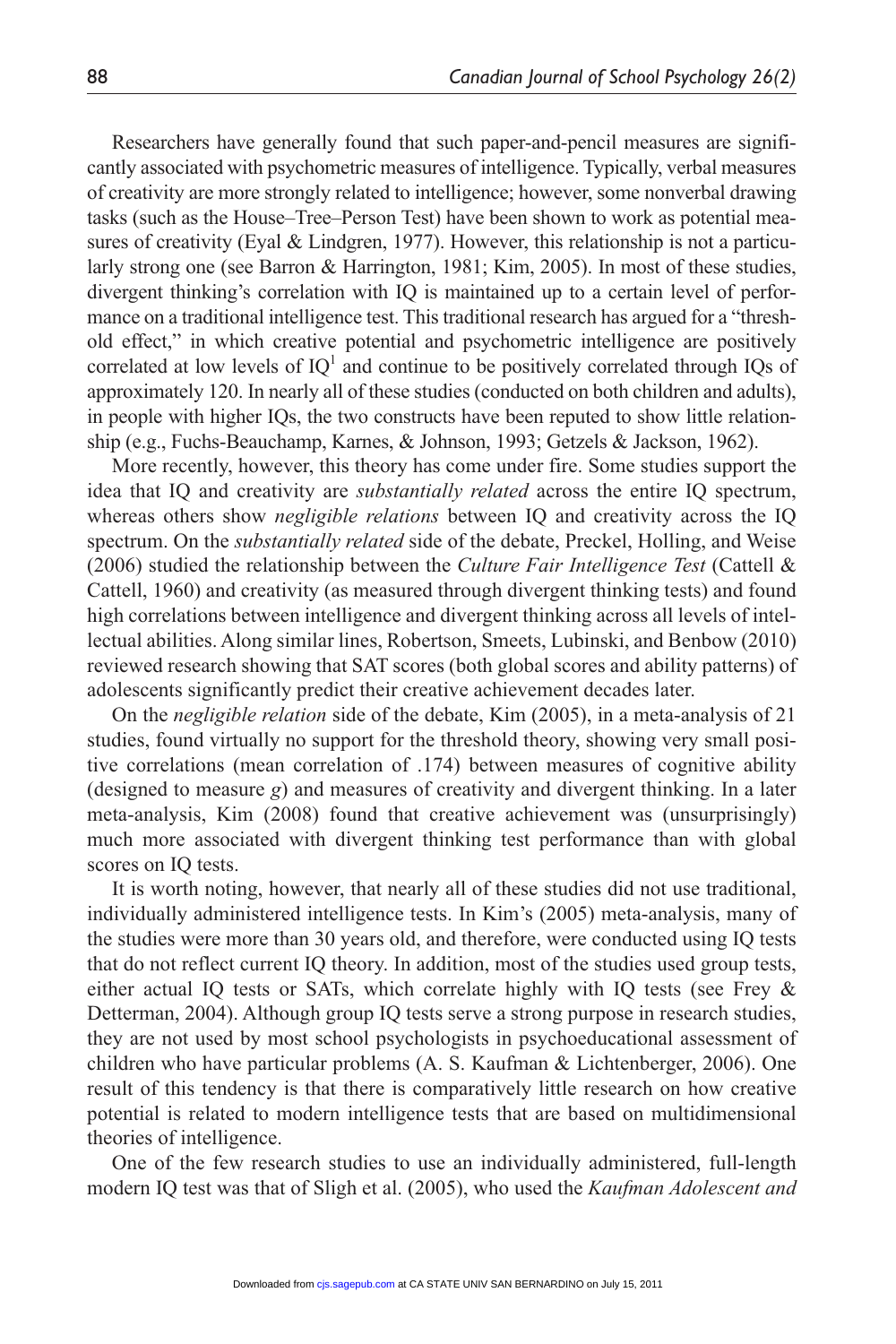*Adult Intelligence Scale* (KAIT; A. S. Kaufman & Kaufman, 1993). The KAIT measures fluid intelligence (*Gf*) and crystallized intelligence (*Gc*) as conceptualized by Horn and Cattell (1966). Broadly speaking, *Gf* is the ability to solve novel problems and *Gc* is acquired knowledge. Sligh et al. delved deeper into the intelligence–creativity relationship by specifically examining the relationship between *Gf* and *Gc* and a measure of actual creative innovation in a sample of college students. More important, their measure of creative innovation, the *Finke Creative Invention Task* (FCIT; Finke, 1990), separates out the two major components of creativity: creative generation and creative interpretation. First, Sligh et al. found that *Gc* showed the same moderate and positive relationship to composite creativity as past studies did. In contrast, *Gf* showed the *opposite* pattern. *Gf* and composite creativity were significantly correlated for the high-IQ group, but they were not significantly correlated for people with average IQs.

Most telling, perhaps, is that across the entire IQ range, both crystallized and fluid IQ were correlated more highly with the interpretation component of creativity than the generation component. In fact, in the high-crystallized-IQ group, the correlation between crystallized IQ and the generation component of creativity was .07, and in the average-fluid IQ group, the correlation between fluid IQ and the generation component of creativity was .03. This finding dovetails with prior research using the FCIT, where 99% of the participants were able to generate a useable form in the generation stage of the task, whereas only 33% were able to produce a practical invention/interpretation (Finke, 1990). These findings suggest the importance of teasing apart the two stages of creativity, as each stage may tap into different processes. These findings may also help to resolve discrepancies in the field, in which some studies display a threshold effect, whereas others don't. In sum, divergent production and interpretation are both important dimensions of creativity, but the processes associated with each dimension may not completely overlap, with the interpretation component relying more on the type of processes measured by traditional measures of IQ, such as the ability to draw inferences and test hypotheses (Finke, Ward, & Smith, 1992).

Such relationships as found in Sligh et al.'s (2005) study, however, may not be consistent across the lifespan. Whereas *Gc* tends to remain consistent until age 60 or so, *Gf* peaks in one's 20s and declines rapidly thereafter (see Lichtenberger & Kaufman, 2009). Creativity has also been shown to decline in later years (Ruth & Birren, 1985). Ideally, this question could be addressed with different samples of varying ages.

An interesting suggestion posed by Batey and Furnham (2006) is that the role of *Gf* and *Gc* to creativity may shift across the lifespan of a creative person. *Gf*, they argue, might be more important in early stages, such as everyday creativity (e.g., J. C. Kaufman & Beghetto, 2009). Conversely, a later-career creator working at more eminent levels of creativity may rely more on *Gc*, and, one might also add, long-term storage and retrieval (*Glr*).

Some other studies have given brief IQ tests with measures of creative potential. Vartanian, Martindale, and Matthews (2009), in a broader investigation looking at how people make judgments, administered the *Wechsler Abbreviated Scale of Intelligence* (WASI; Wechsler, 1999) and a divergent thinking measure (Alternate Uses). They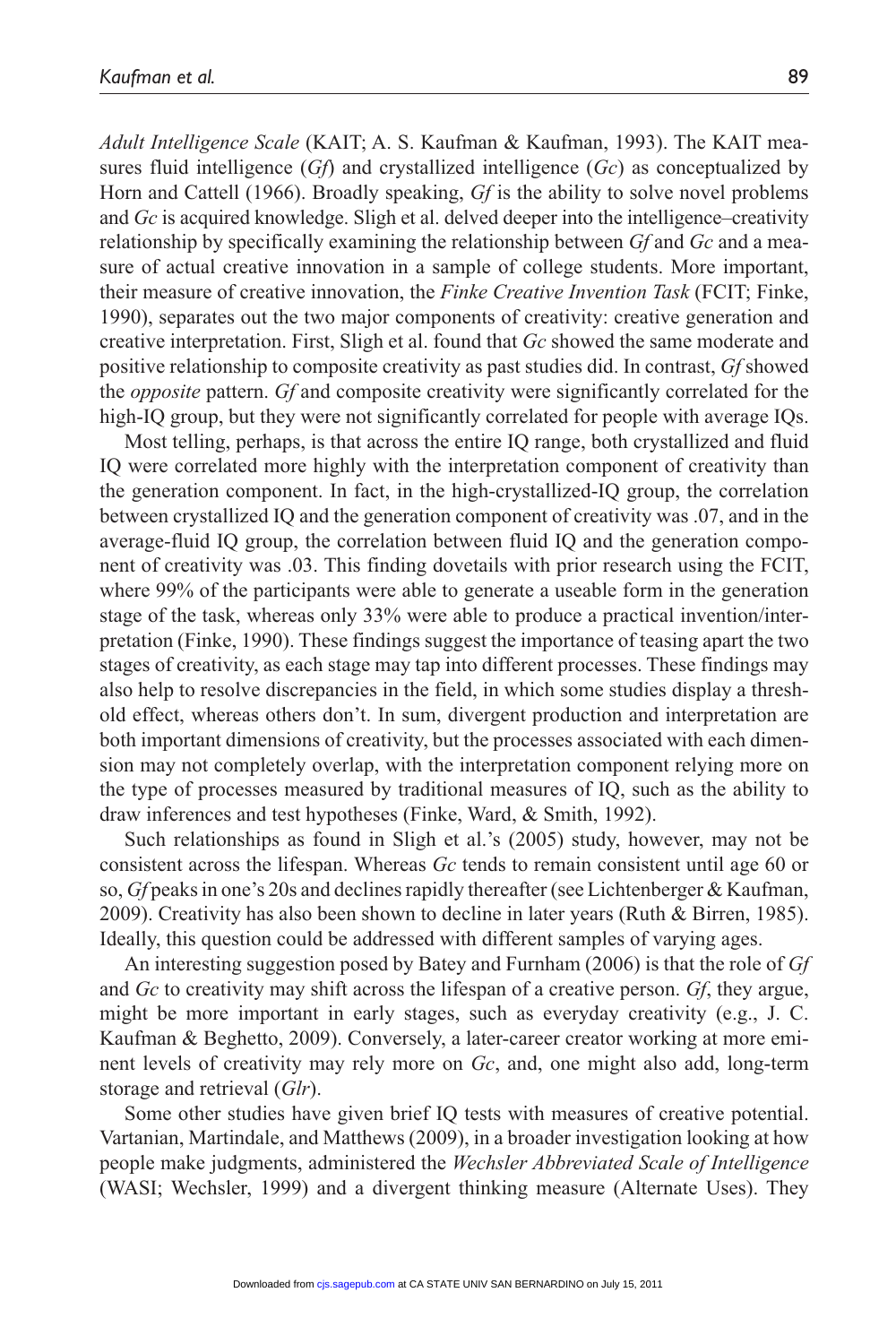found no significant correlations between divergent thinking scores and verbal IQ (comparable to *Gc; r* = .08, n.s.), performance IQ (comparable to *Gf; r* = -.12, n.s.), or full-scale IQ (*r =* −*.02*, n.s.). Cho, Nijenhuis, van Vianen, Kim, and Lee (2010) administered the *Wechsler Adult Intelligence Scale—Revised* (WAIS-R; Wechsler, 1981) and the TTCT. They found that the overall score (*g*) was more related to the subcomponent scores of the TTCT (specifically, abstractness of titles, elaboration, and resistance to premature closure in the figural test and flexibility in the verbal test) than to the broader scores of fluency and originality.

*Gf* and *Gc* have also been studied with group-based intelligence tests, with differing results. Some studies, such as Singh (2006), found no significant relationships between *Gf*, *Gc*, and creativity. Batey, Chamorro-Premuzic, and Furnham (2009) found that *Gc*  was more tied to divergent thinking fluency scores than were *Gf*, a *g*-based ability measure, and personality scores; Cho et al (2010) found comparable results. Similarly, Furnham and Chamorro-Premuzic (2006) found that *Gc* was correlated with the personality trait Openness to Experience, which is traditionally also correlated with creativity (Feist, 2010).

Yet Batey, Furnham, and Safiullina (2010) found that *Gf*—and not *Gc*—predicted a divergent thinking fluency task. Similarly, Batey, Chamorro-Premuzic, and Furnham (2010) found *Gf* to be a significant predictor of ideational behavior (which is connected to creativity). Nusbaum and Silvia (2011), following up on Gilhooly, Fioratou, Anthony, and Wynn's (2007) discussion of divergent thinking as being an executive cognitive function, examined the role that *Gf* and strategy use played in divergent thinking tasks. They found that *Gf* did predict creativity—but it also predicted who would benefit most from using a new strategy for the divergent thinking tasks. People with high *Gf* improved even more with an efficient strategy.

Martindale (1999) proposed a differential relationship between creativity and processing speed, and his theory has been tested out (Dorfman, Martindale, Gassimova, & Vartanian, 2008; Vartanian, Martindale, & Kwiatkowski, 2007). According to Martindale's model, people who are creative are selective with their speed of information processing. Early in the creative problem-solving stage, they have more defocused attention in which they attend to many different stimuli (including possibly irrelevant concepts). As a result, they are able to process a larger amount of information to be processed (and thereby lowering their speediness). Later, when the problem is better understood, their attention span is shortened (i.e., they filter out the unnecessary information) and their reaction time is quicker. To test this theory, Vartanian, Martindale, and colleagues created two different types of reaction time tasks. One task included potentially distracting information, whereas the other task did not. In both studies, creative potential and processing speed were negatively correlated for interference tasks and positively correlated for noninterference tasks, supporting Martindale's theory. This theory is reminiscent of Sternberg's (1981) distinction between global and local planning: Brighter people spend more time in initial global planning, making outlines and coming up with an overall plan of attack so that later they do not have to spend as much time figuring things out on the spot (local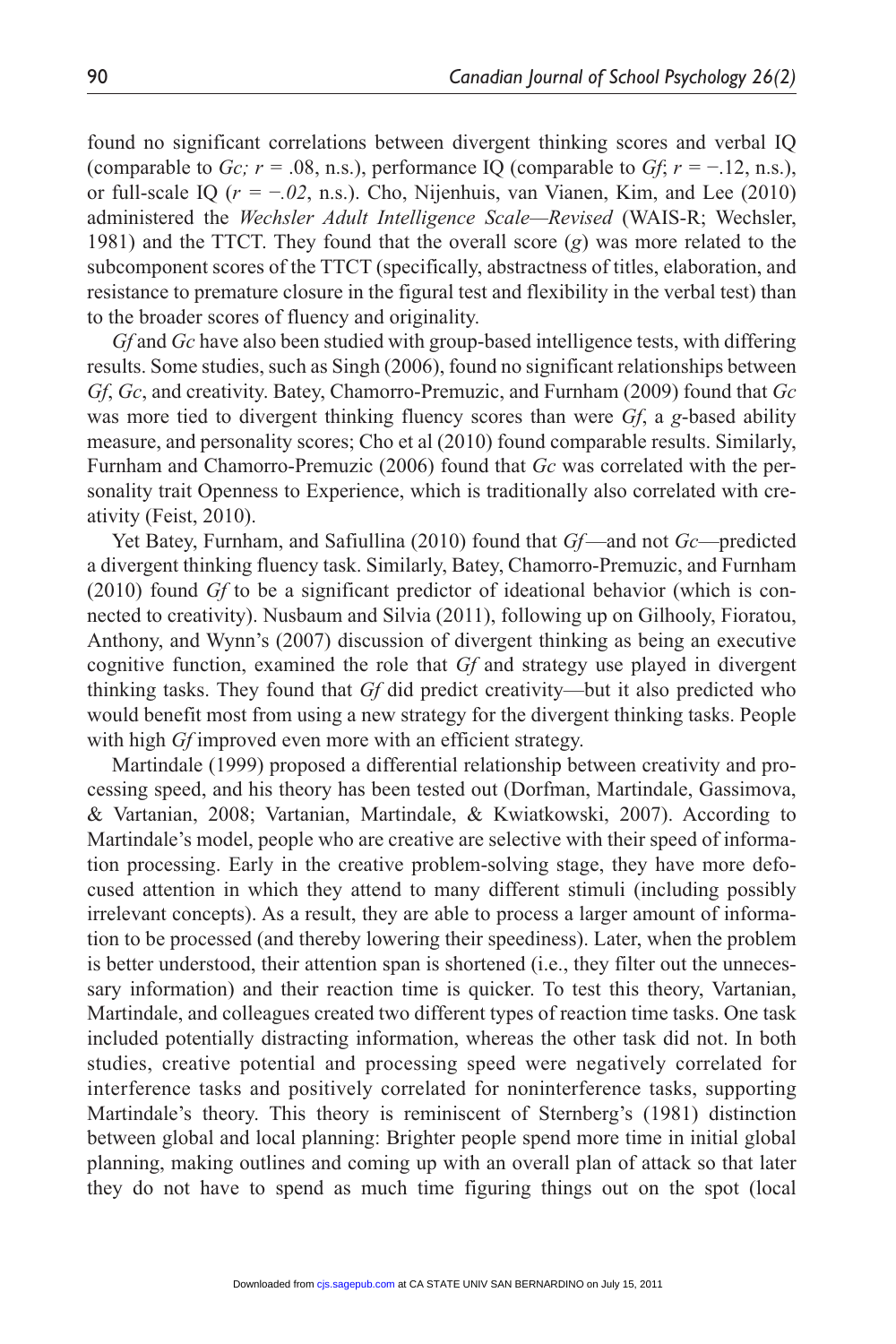planning). These results are also consistent with the recent dual-process theory of intelligence (S. B. Kaufman, 2009, 2011) that defines intelligence as the ability to switch between explicit and implicit modes of thought depending on the task constraints, as well as the idea of contextual focus (see Gabora, 2003, 2010; Gabora & Kaufman, 2010).

## **Divergent Production in Tests of Intelligence**

Although creativity is much more than divergent production (and divergent thinking), there are no current subtests on contemporary individually administered IQ tests that tap directly into, for example, originality or aesthetic preference or openness to experience. For that reason, the focus of the rest of the article will be restricted to divergent production. Within the literature on theories of intelligence, the strongest conceptual connection to divergent thinking ability can be found in the Cattell–Horn–Carroll (CHC) theory.

CHC theory is a convergence of the Cattell–Horn theory of fluid and crystallized intelligence (Horn & Cattell, 1966; Horn & Hofer, 1992; Horn & Noll, 1997) and Carroll's three-stratum theory (1993). McGrew (2005) offers a comprehensive treatment of the CHC theory as well as the two theories that were merged to form it. The CHC model proposes 10 different broad factors (Stratum 2) of intelligence:

- Fluid intelligence *(Gf*): the ability to apply a variety of mental operations to solve novel problems, ones that don't benefit from past learning or experience;
- Quantitative knowledge *(Gq*): store of acquired knowledge represents the ability to use quantitative information and manipulate numeric symbols;
- Crystallized intelligence (*Gc*): the breadth and depth of a person's accumulated knowledge of a culture and the ability to use that knowledge to solve problems;
- Reading and writing (*Grw*): store of knowledge that includes basic reading, reading fluency, and writing skills required for the comprehension of written language and the expression of thought via writing;
- Short-term memory (*Gsm*): the ability to apprehend and hold information in immediate awareness and then use it within a few seconds;
- Visual processing (*Gv*): ability to generate, perceive, analyze, synthesize, store, retrieve, manipulate, transform, and think with visual patterns and stimuli;
- Auditory processing (*Ga*): ability to perceive, analyze, and synthesize patterns among auditory stimuli and to discriminate subtle nuances in patterns of sound;
- Long-term storage and retrieval (*Glr*): ability to store information in and fluently retrieve new or previously acquired information (e.g., concepts, ideas, items, names) from long-term memory;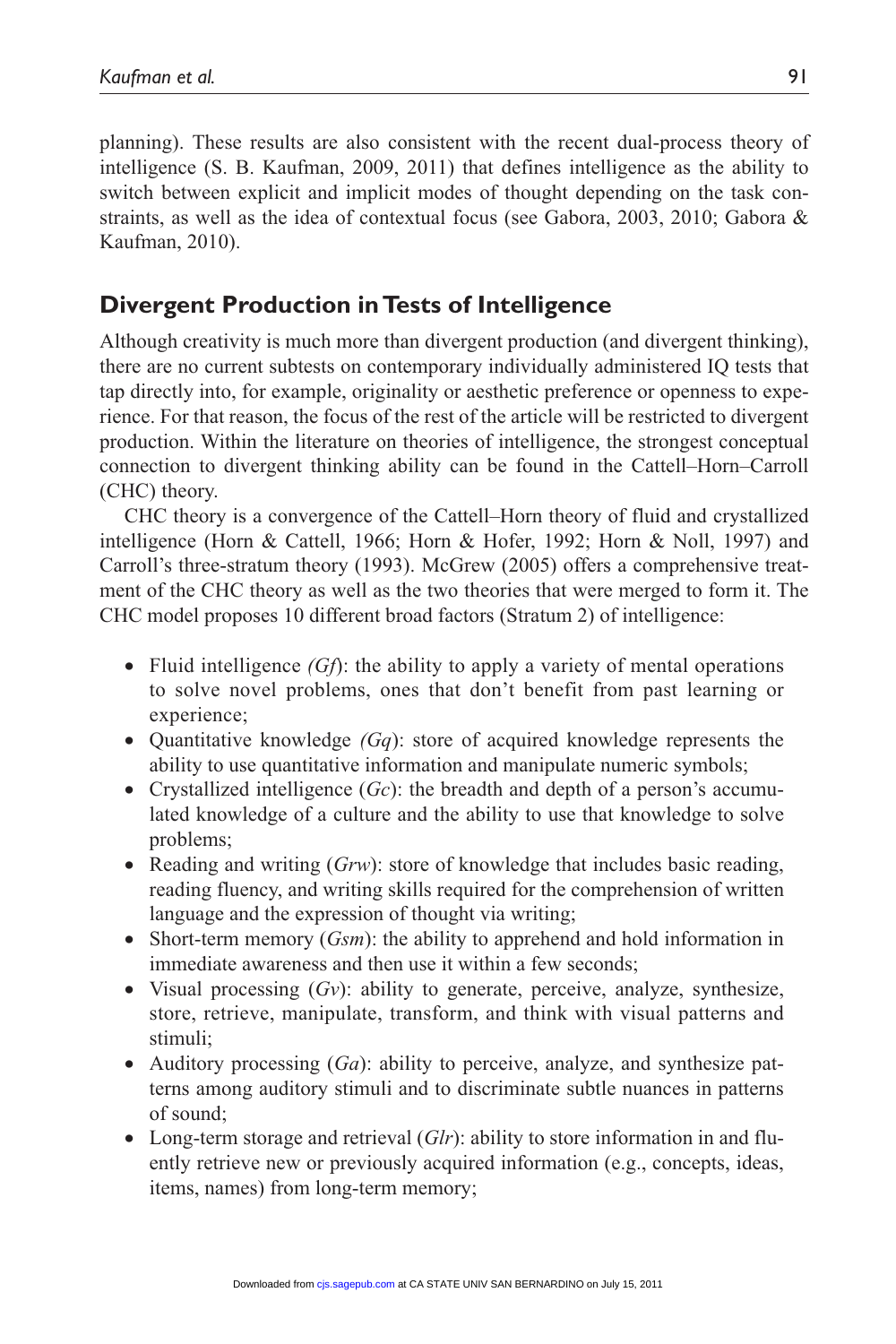- Processing speed (*Gs*): ability to fluently and automatically perform cognitive tasks, especially when under pressure to maintain focused attention and concentration;
- Decision speed/reaction time (*Gt*): the immediacy with which an individual can react to stimuli or a task.

Each of these broad factors is comprised of narrow abilities (Stratum 1). In total, 70 such narrow abilities have been identified and classified (Flanagan, McGrew, & Ortiz, 2000; Flanagan, Ortiz, & Alfonso, 2007). Narrow abilities "represent greater specializations of abilities, often in quite specific ways that reflect the effects of experience and learning, or the adoption of particular strategies of performance" (Carroll, 1993, p. 634). Three or more qualitatively different narrow abilities are classified under each broad cognitive ability. For example, the *Glr* broad ability has 13 qualitatively unique narrow abilities subsumed underneath it, including the following: associative memory (MA), meaningful memory (MM), free recall memory (M6), associational fluency (FA), expressional fluency (FE), ideational fluency (FI), naming facility (NA), word fluency (FW), figural fluency (FF), figural flexibility (FX), sensitivity to problems (SP), originality/creativity (FO), and learning ability (L1).

Creativity was hypothesized to be strongly linked to the CHC broad ability of fluid intelligence (*Gf*) in the early stages of the Cattell–Horn *Gf*-*Gc* theory (Cattell & Butcher, 1968). However, such a relationship is no longer explicitly part of the CHC theory. The current model, based on factor analytic studies by Carroll (1993) and others, includes originality/creativity as a component of long-term storage and retrieval (*Glr*). According to a recent presentation of CHC (McGrew, 2009), "Some *Glr* narrow abilities have been prominent in creativity research (e.g., production, ideational fluency, or associative fluency)" (p. 6). In the detailed description of the model, this sentence is the only mention of creativity, originality, or divergent thinking. Fluid intelligence (*Gf*) is discussed in terms of its relationship to problem solving and coping with novel problems (both considered to be highly related to creativity). Nonetheless, in current discussions of the relationship of creativity to intelligence as presented by the CHC model, the emphasis is on *Glr*.

Table 1 lists the Stratum 1 (narrow) abilities that are subsumed by the *Glr* broad ability. What sort of *Glr* narrow abilities would be relevant for good performance on a divergent production task such as the *Unusual Uses Test*? Ideational fluency (FI), word fluency (FW), and figural fluency (FF) seem relevant to divergent production by allowing for the open-ended generation of responses. Both word fluency (FW) and figural fluency (FF) are components of ideational fluency (FI), involving either the retrieval of word associations (WF) or figures (FI). Furthermore, word fluency (FW) is very similar to figural fluency (FI) in that both involve the retrieval of word associations, but word fluency (FW) also involves the ability to retrieve associations that conform to certain semantic specifications. The overall ability to generate ideas (either in the form of words of figures) is, therefore, related to one's performance on the *Unusual Uses Test*, a common measure of divergent production. The task requires the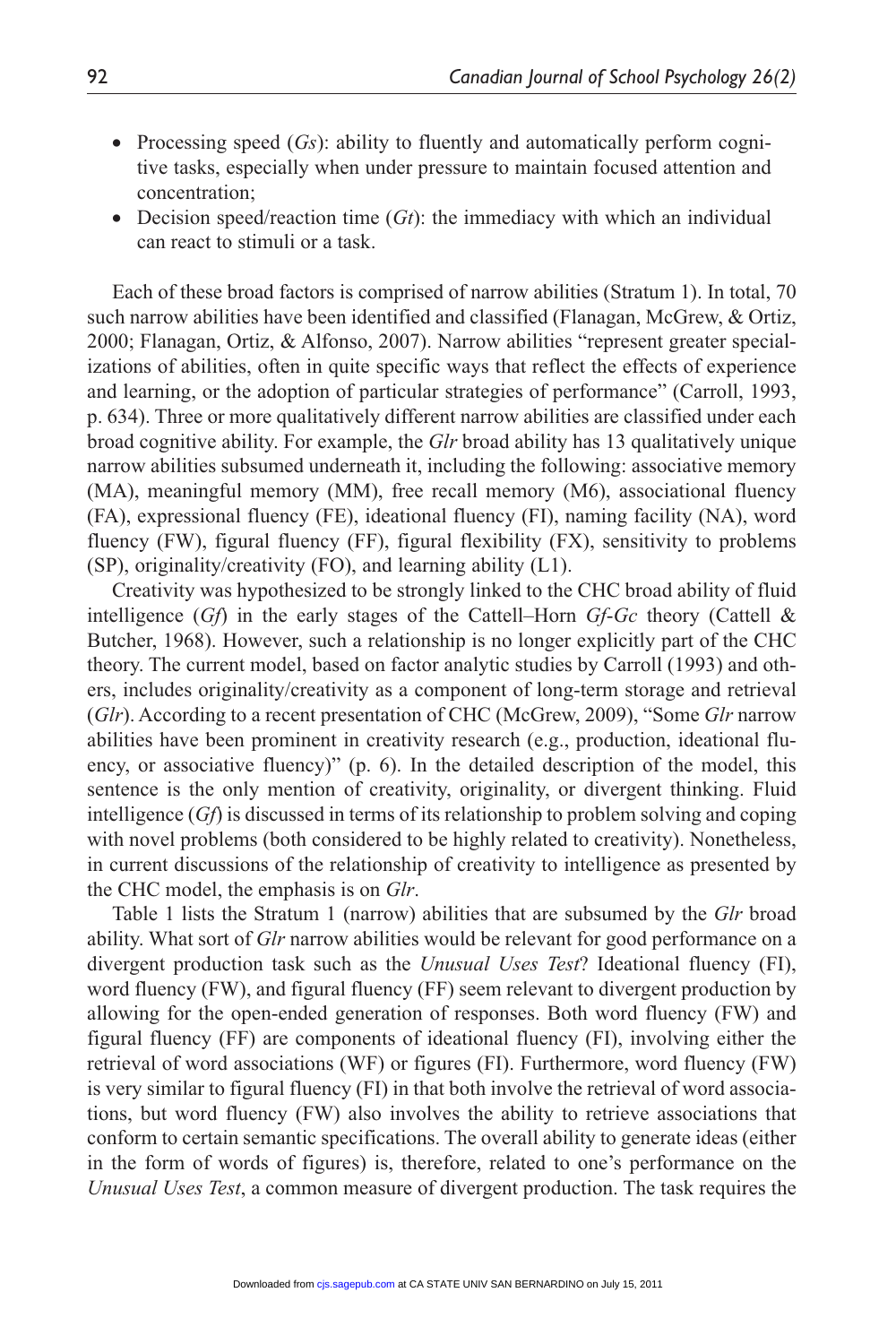**Table 1.** Narrow Abilities (Stratum 1) Subsumed by the Long-Term Storage and Retrieval (Glr) Broad Ability Factor (Stratum 2) in the Cattell–Horn–Carroll (CHC) Model of Human Cognitive Abilities

- Associative memory (MA): Ability to form associations between words that may or may not be meaningfully related to each other
- Meaningful memory (MM): Ability to recall information that is related to each other in a meaningful way
- Free-recall memory (M6): Ability to recall, in any order, as many items as possible from a large list of unrelated items that are presented one at a time
- Ideational fluency (FI): Ability to rapidly produce a series of ideas, words, or phrases related to a specific condition or object. Quantity is emphasized, instead of quality or originality
- Associational fluency (FA): Ability to produce a series of words or phrases associated in meaning to a word or concept with a limited range of meaning. Quality is emphasized, instead of shear quantity
- Expressional fluency (FE): Ability to rephrase an idea without losing its original meaning. Rephrasing is emphasized here, instead of idea generation
- Naming facility (NA): Ability to produce names for concepts or things when presented with the things or a drawing of it
- Word fluency (FW): Ability to produce words that have given characteristics
- Figural fluency (FF): Ability to draw as many things as possible when presented with a set of visual stimulus. Quantity is emphasized here, instead of quality of originality. This is the nonverbal counterpart to ideational fluency
- Figural flexibility (FX): Ability to change set and deal with a figural problem that requires a variety of approaches to find a solution
- Sensitivity to problems (SP): Ability to think of a number of different solutions to problems that are practical in nature, such as naming all the uses of a particular tool
- Originality/creativity (FO): Ability to produce original and unique responses to a given problem and to develop innovative methods for situations where there is no standard convergent way to solve a problem
- Learning abilities (L1): Ability to learn new material generally. This is the least well-defined ability

ability to restrict associations to only those that solve a particular problem (e.g., "*How many uses for a brick can you think of?*").

Word fluency (FW) is also related to associational fluency (FA), sensitivity to problems (SP), and originality/creativity (FO). However, whereas word fluency (FW) is limited to restricting associations to words that have certain semantic properties, associational fluency (FA), sensitivity to problems (SP), and originality/creativity (FO) apply more generally to divergent production. In addition, FA, SP, and FO are the only three *Glr* abilities that emphasize quality of response, with the latter two specifically emphasizing practicality of response. All of the above-mentioned *Glr* abilities, though, relate to the fluency and originality aspects of divergent thinking in some way.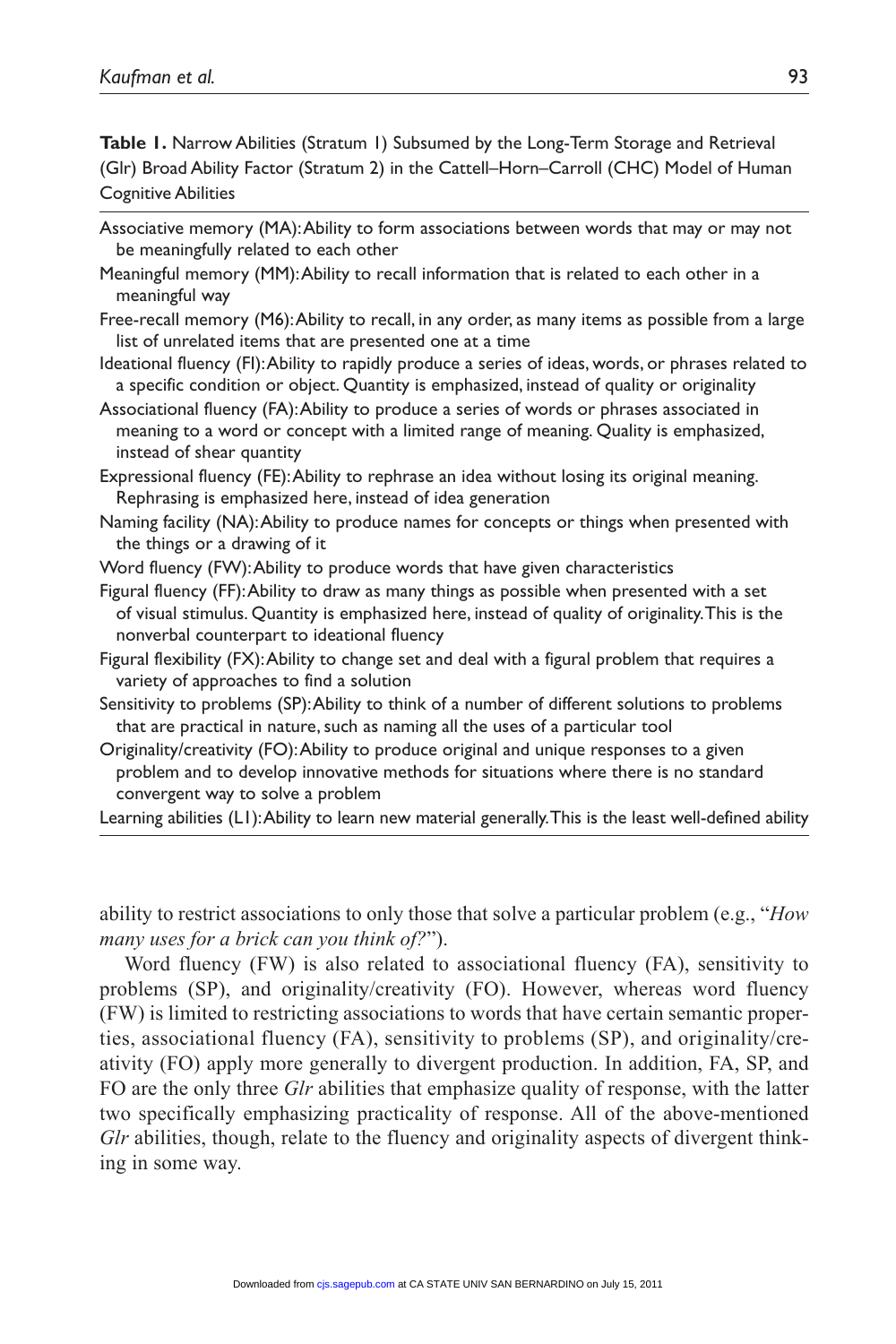Another Stratum 1 cognitive ability that may be relevant to divergent production is writing ability  $(Grw-WA)$ , which lies beneath the Stratum 2 ability reading/writing (*Grw*). *Grw-WA* involves the "ability to write with clarity of thought, organization, and good sentence structure" (Flanagan et al., 2007, p. 283). Although divergent production isn't explicitly mentioned in this definition, some subtests that purport to measure *Grw-WA* are open ended and thus provide an opportunity for the assessment of divergent production.

Some *Gf* and *Gc* abilities may also be relevant to divergent production. Some *Gc* items measure a person's concept formation ability or a person's ability to evoke a variety of categories for any given word. Therefore, these *Gc* items may be related to divergent production ability. Although some *Gf* items may be related to creativity, they may be more related to the usefulness or interpretation aspect of creativity than divergent production, as they tap into an individual's reasoning abilities (and, specifically, analogical transfer abilities). These reasoning abilities are used in tasks such as problem solving, which is often considered to be a key component of creativity (e.g., Mayer, 2006).

Horn's last expansion of the Cattell–Horn model (Horn & Blankson, 2005) was constructed after the CHC model was proposed and can be seen as representing his personal conceptualization of the CHC model. Horn and Blankson use the *TSR* label in lieu of *Glr*, and five of its six components would seem to be relevant to creativity. DMT (originality), DMC (spontaneous flexibility), Fi (ideational fluency), Fe (expression fluency), and Fa (association fluency) would all seem to be instrumental cognitive processes related to creative thought. As most current IQ tests use CHC theory as a theoretical foundation, however, and not Horn's expansion, the CHC terminology will be used in this article. Furthermore, since measures of *Gc* and *Gf* aren't typically measured by open-ended means, they do not offer much opportunity for assessing divergent production. Therefore, measures of *Gc* and *Gf* will not be further explored in this article.

In sum, it is clear that there are a number of CHC abilities that play a role in creativity—with some *Glr* and *Grw* abilities playing more of a role in divergent production. Because a large number of empirical studies support the validity of the CHC theoretical model, many current IQ tests use the theory as a basis (Alfonso, Flanagan, & Radwan, 2005). To date, four major intelligence test batteries explicitly use CHC theory: the *Differential Ability Scales-II* (Elliott, 2007); the *Kaufman Assessment Battery for Children-II* (A. S. Kaufman & Kaufman, 2004a); the *Stanford-Binet Intelligence Scales—Fifth Edition* (Roid, 2003), and the Woodcock-Johnson-III (Woodcock, McGrew, & Mather, 2001). According to Flanagan et al. (2007), "Nearly all comprehensive, individually administered intelligence batteries that are used with some regularity subscribe either explicitly or implicitly to CHC theory" (p. 18).

With the popularity of the CHC theory in modern assessment instruments, one would expect there to be a number of intelligence and academic achievement subtests that measure each of the CHC abilities, including those related to creativity (or specifically divergent production). In reality however, even though most other Stratum 1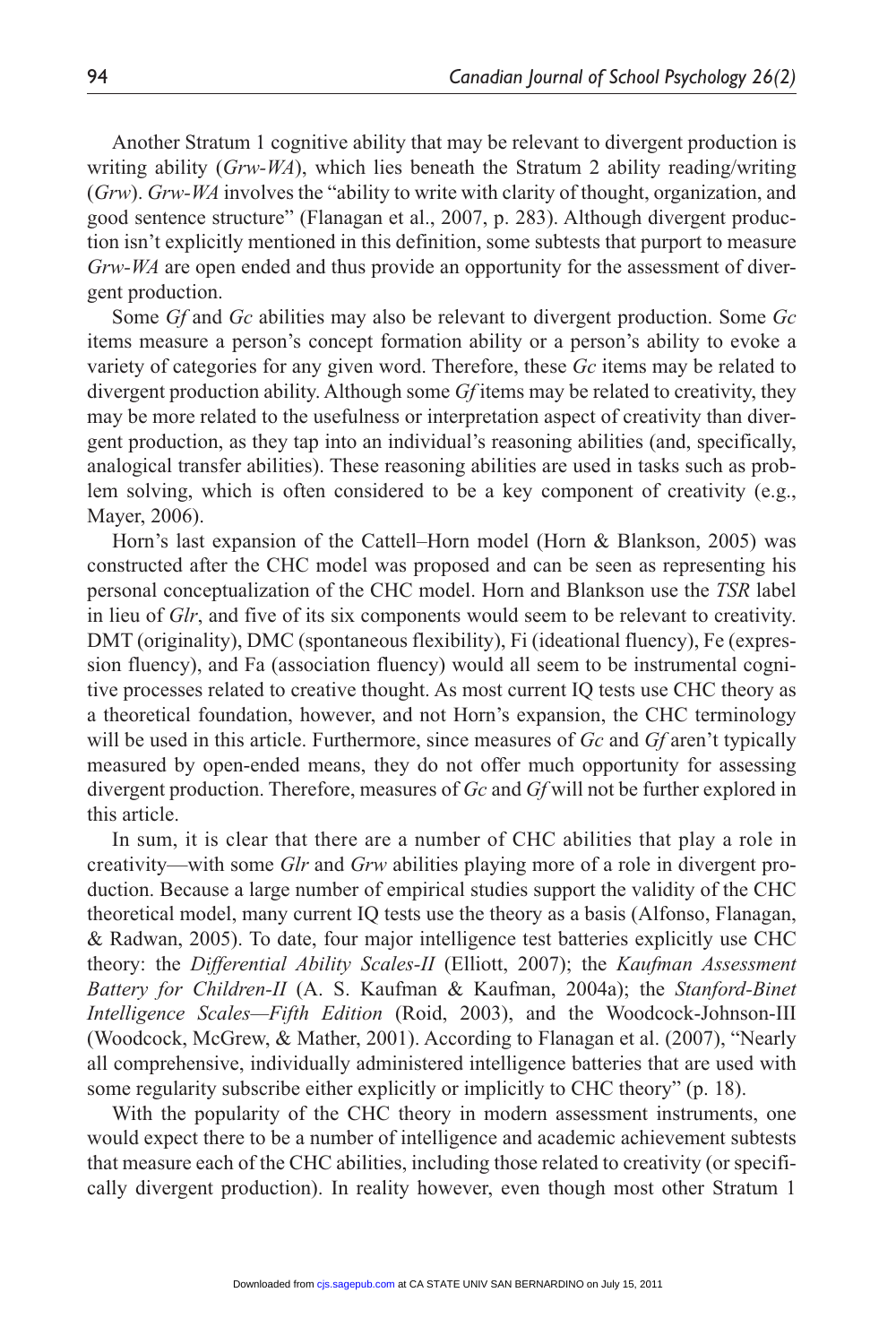abilities are measured well by current IQ tests, very few subtests specifically measure *Glr*, and if they do measure *Glr,* they focus specifically on associative memory (MA), learning ability (L1), ideational fluency (FI), and figural fluency (FF). Furthermore, the tests that do measure *Grw-WA* aren't typically scored for the creativity of the response, instead focusing on correct usage of grammar and context.

Table 2 lists the individually administered intelligence and achievement tests that measure at least one crucial component of divergent production<sup>2</sup> and maps the particular subtests onto a *Glr* or *Grw* ability that is relevant to divergent production. What is missing? First, it must be noted that the most widely administered test of cognitive ability—the *Wechsler Intelligence Scale for Children—Fourth Edition* (Wechsler, 2003)—has no subtests that measure divergent production. The *Stanford-Binet Intelligence Scales—Fifth Edition* (Roid, 2003) also does not have any such subtests.

A look at the content of the subtests on other major cognitive ability and achievement tests clearly shows that the originality aspect of divergent production is not assessed by current intelligence tests. In terms of *Glr*, though tests of associative memory (MA) do exist, these tests simply measure the ability to form associations and are not directly relevant to divergent production. Table 2 does list some tests that measure ideational fluency (FI) and figural fluency (FF). However, these measures that ask for the production of words or figures that are related to another word or figure focus solely on quantity, not rarity. In addition, various measures of *Grw-WA* do exist, but the open-ended stories are typically not scored for originality.

## **Extracting Information About Creative Potential**

When a comprehensive evaluation is conducted to answer a set of referral questions that includes queries regarding an individual's creative potential, there are steps that can be taken to glean as much information as possible from a psychoeducational battery of tests. Following the principles of "intelligent testing" throughout the evaluation, a test administrator should maintain focus on the individual rather than simply examine test scores. During the test selection, administration, and interpretation process, one should use the following: knowledge of intelligence-creativity research, theoretical evidence related to the CHC model and creativity, and clinical skill or experience in working with creative individuals.

*Test selection*. Consider the tasks listed in Table 2 when determining which may be potentially good measures of the client's creative potential. Bear in mind that some tasks may be able to provide information about other referral questions as well as about divergent production. Creativity can be present in one or more domains (visual vs. verbal, for example); thus, consider that factor when selecting tests to administer.

*Background information/history*. Prior to test administration, when collecting information from the client or the client's parents and teachers, one should ask questions that will elicit information about the client's tendency toward creative thinking. For example, does the client come up with multiple solutions to problems at home/school/ work? Does the client get answers wrong because they have their own unique way of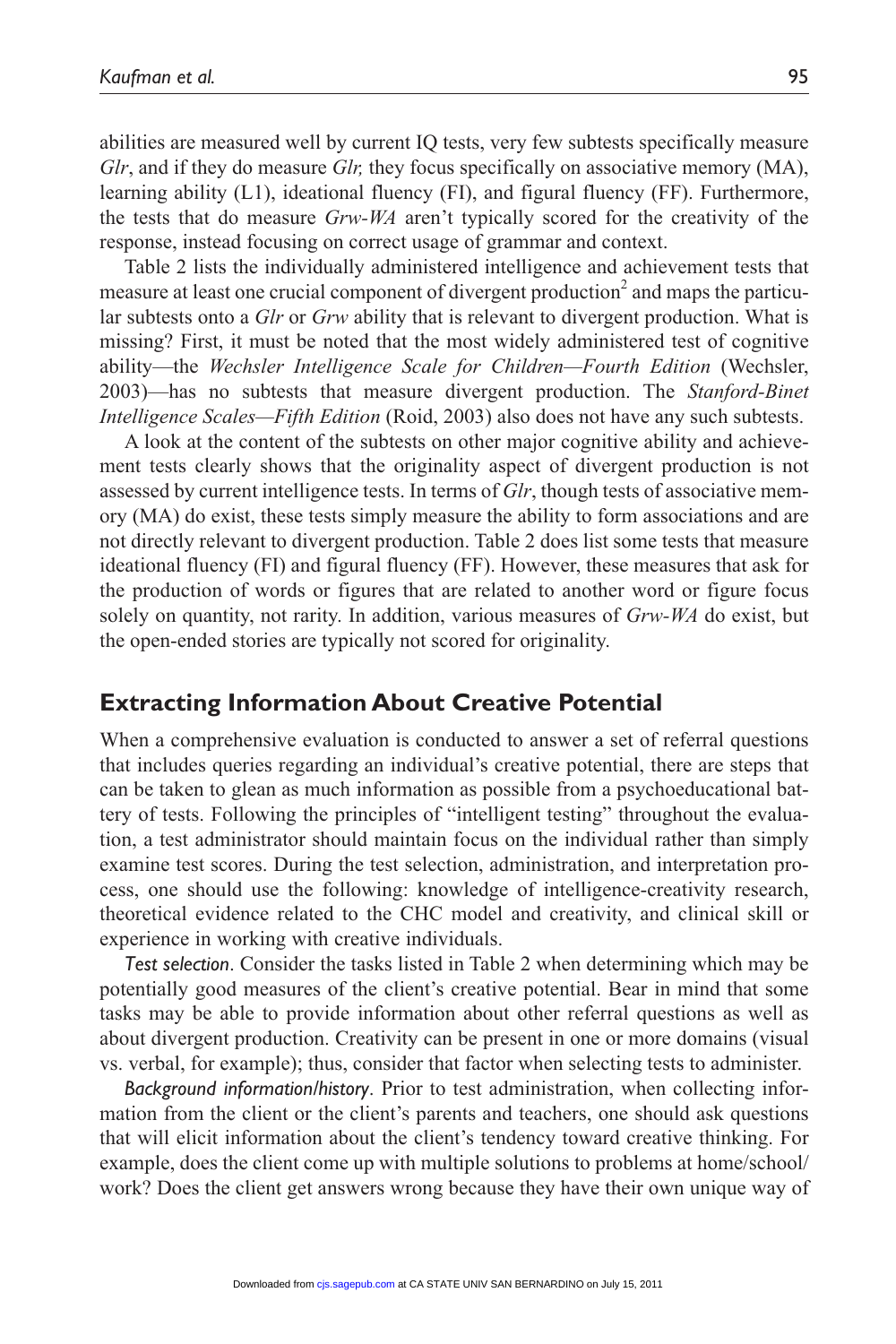**Table 2.** Divergent Production-Related Subtests and Their Corresponding Component in the CHC Model

CHC-Glr Ideational Fluency (Stratum 1)

*Kaufman Test of Educational Achievement—Second Edition* (KTEA-II; A. S. Kaufman & Kaufman, 2004b)

Test: Associational fluency

 Description: Measures the ability to name as many words as possible that start with a certain sound or that belong to a certain category

*Woodcock-Johnson-III Tests of Cognitive Ability* (Woodcock, McGrew, & Mather, 2001)

#### Test: Retrieval fluency

 Description: Measures the ability to name as many things as possible in one minute in each of three specific categories

*NEPSY-II* (Korkman, Kirk, & Kemp, 2007)

Test: Verbal fluency (FI)

 Description: Measures the ability to generate as many words as possible within a certain time frame, according to specific semantic and phonemic categories

CHC-Glr Figural Fluency (Stratum 1)

*NEPSY-II* (Korkman et al., 2007)

#### Test: Design fluency

 Description: Measures the ability to generate as many unique designs as quickly as possible by connecting a series of dots

CHC-Glr Writing Ability (WA; Stratum 1)

*Woodcock-Johnson-III Tests of Cognitive Ability* (Woodcock et al., 2001)

#### Test 1: Writing fluency

 Description: Measures the ability to formulate and write a simple sentence by using a set of three words that relates to a given stimulus pictures

#### Test 2: Writing samples

 Description: Measures the ability to write down sentences in response to different demands *Kaufman Test of Educational Achievement—Second Edition* (KTEA-II; A. S. Kaufman & Kaufman, 2004)

#### Test: Written expression

 Description: Requires the ability to write letters, words, sentences, and edit text with correct punctuation and capitalization via a storybook format. In addition, the examinee has to provide a writing sample that tells a story based on a verbal or picture prompt *Diagnostic Achievement Battery- Third Edition* (DAB-3; Newcomer, 2001)

#### Test: Contextual language

 Description: Requires the ability to write a short story with a beginning, middle, and ending based on three stimulus pictures

*Peabody Individual Achievement Test- Revised/Normative Update* (PIAT-R/NU; Markwardt, 1997) Test: Written expression, Level 2

Description: Requires the ability to write a story related to a picture

*Test of Early Written Language—Second Edition* (TEWL-2; Hresko, Herron, & Peak, 1996)

Test: Contextual writing

Description: Requires the ability to write a story related to a picture *Test of Children's Language* (TOCL; Barenbaum & Newcomer, 1996)

*(continued)*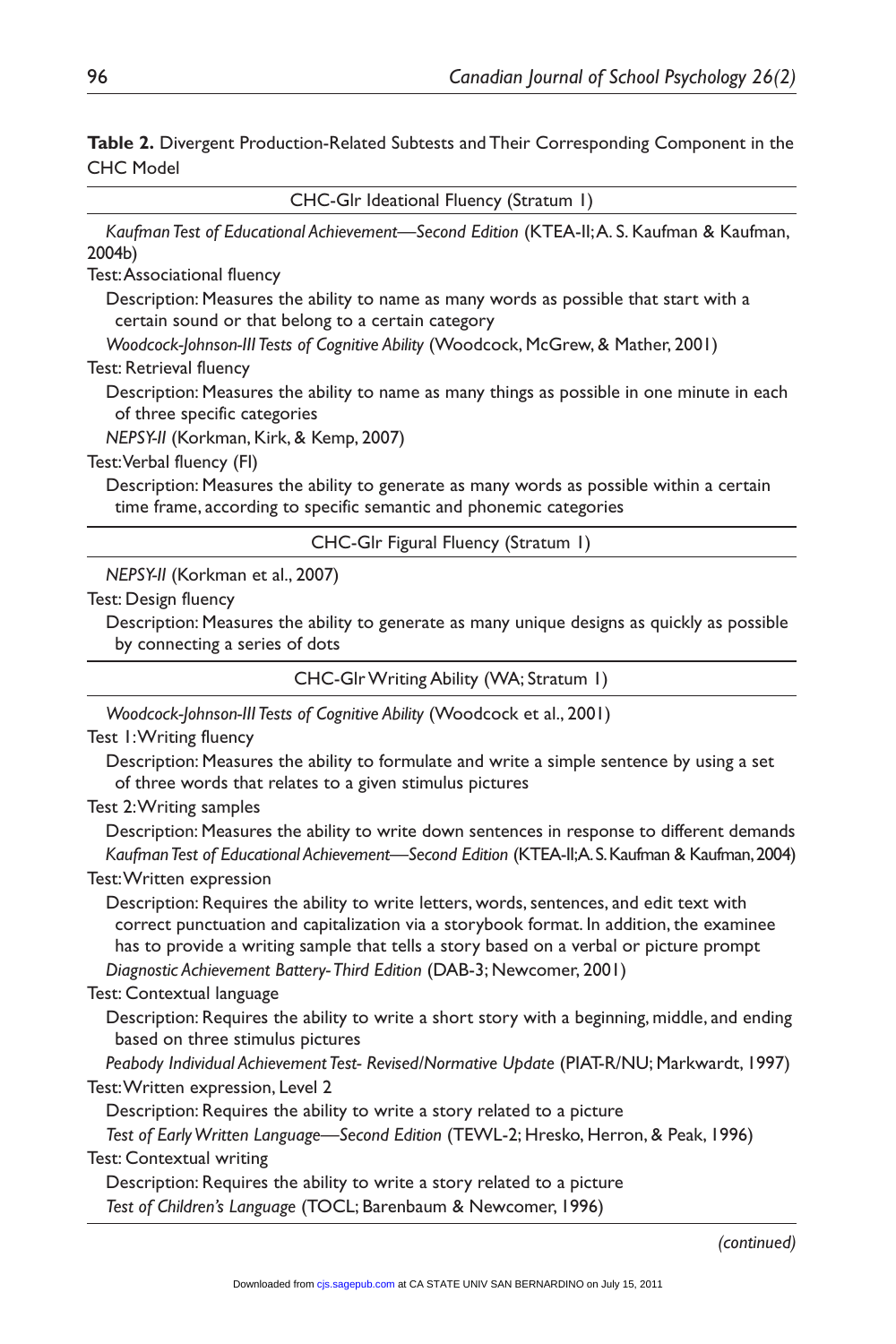#### **Table 2.** *(Continued)*

| Test: Original writing                                                                                                                                                                          |
|-------------------------------------------------------------------------------------------------------------------------------------------------------------------------------------------------|
| Description: Requires the ability to write an original story about animal friends that<br>contains a beginning, middle, and end                                                                 |
| Test of Written Language—Third Edition (TOWL-4; Hammill & Larsen, 2009)                                                                                                                         |
| Test 1: Contextual language                                                                                                                                                                     |
| Description: Requires the ability to write a story paying attention to sentence structure,<br>grammar, and vocabulary                                                                           |
| Test 2: Story construction                                                                                                                                                                      |
| Description: Requires the ability to write a story paying attention to the use of prose,<br>action, sequencing, and theme                                                                       |
| Test 3: Vocabulary                                                                                                                                                                              |
| Description: Requires the ability to write a sentence using a given word                                                                                                                        |
| Wechsler Individual Achievement Test—Second Edition (WIAT-II; Wechsler, 2001)                                                                                                                   |
| Test: Written expression                                                                                                                                                                        |
| Description: Requires the ability to write the alphabet, generate and write a list that<br>represent a given category, combine sentences into one, and generate sentences from<br>provided cues |
|                                                                                                                                                                                                 |

understanding questions that were asked? Does the client struggle on multiple choice tests because he or she deems none of the answers to be good enough (or he or she comes up with other alternative responses)? Does the client have trouble focusing at times because he or she is deep in thought or daydreaming?

*Behavioral observations*. Be an astute observer of an individual's problem-solving styles and strategies during the assessment. Gather information about how and why an individual responds in a particular way to items. These observations will help you properly interpret responses to tasks that may be related to their creative potential. For example, does an individual try out many different strategies when solving the same type of problem? Does the individual use a trial-and-error problem solving approach? Does the individual use an organized, systematic problem-solving approach? Does the individual tend to elaborate on responses that don't necessarily demand elaboration? Does the individual get frustrated when a task has a forced-choice response that doesn't allow for their own original response? Is the individual's response style slow and methodical or quick (and perhaps impulsive)? Does the individual indicate that he or she prefers structured or less structured tasks?

*Test interpretation*. Although the tests listed in Table 2 are related to the construct of divergent production (including the *Glr* narrow abilities of ideational fluency, figural fluency, and writing ability), high scores on these tests do not necessarily equate to a high level of creativity. Each of these task's scores must be interpreted in the context of the examinee's referral question, background, observed behaviors, and other test results. When evaluating a person's creative potential using these tasks from standardized cognitive and achievement tasks, it is important to remember that creative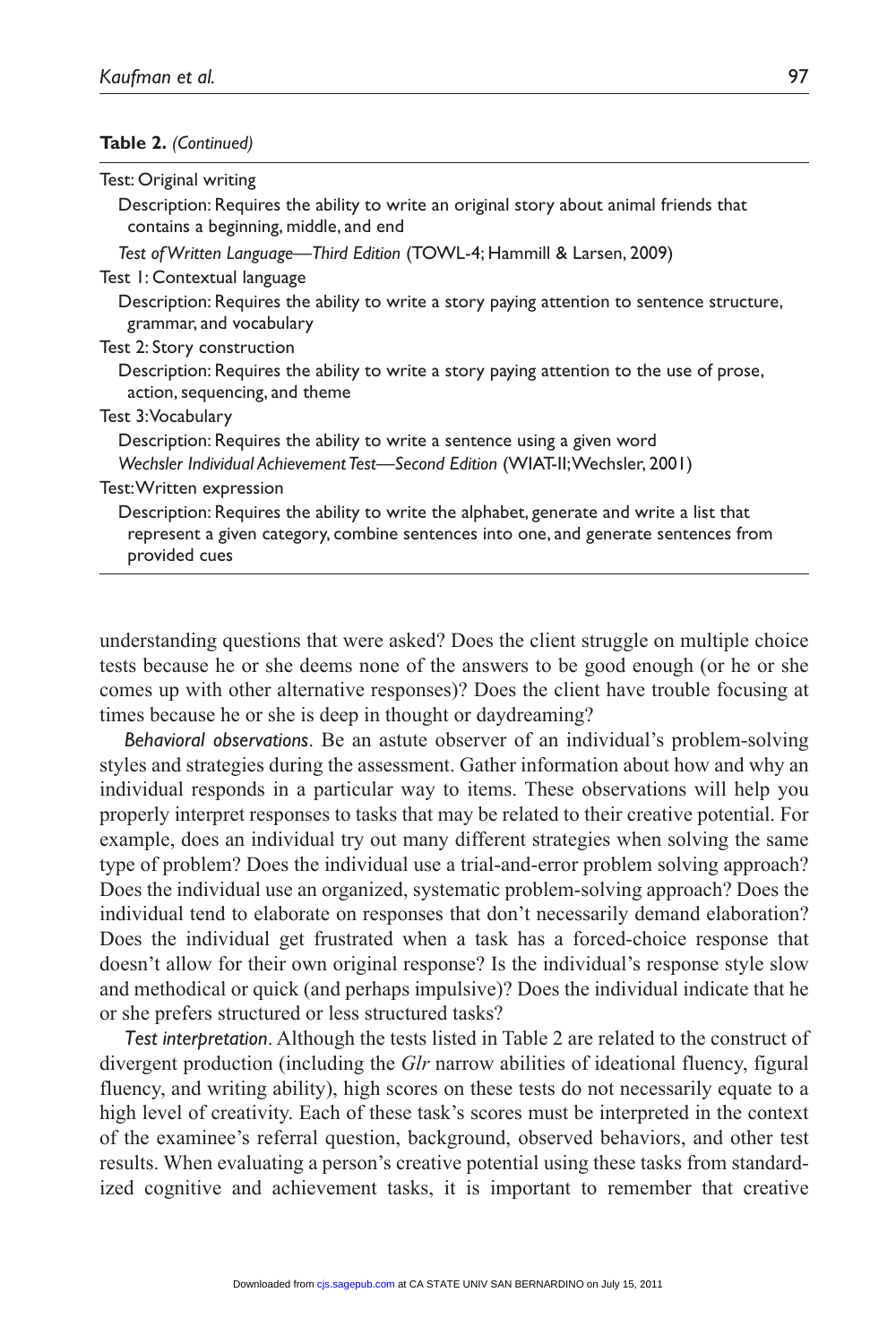achievement requires not only the ability to produce divergent ideas but also the ability to discern which of the ideas are appropriate to a particular goal.

Is it possible for an examiner to derive an originality score from the data collected from the subtests mentioned that have potential for measuring divergent production? It is possible, though it is important to reinforce the concept that more research is needed before any direct clinical applications would be recommended. One way of getting originality scores is through the CAT mentioned earlier. As mentioned, psychologists are perfectly qualified to serve as experts (Baer et al., 2004; Baer, Kaufman, & Riggs, 2009). Although there would ideally be several experts judging an individual's work, an educational assessment is not necessarily designed to be a research study. If an initial suggestion about an individual's creativity is all that is needed to be included in an intervention plan, the psychoeducational diagnostician's judgment about the originality of a response may be all that is needed. The measures of *Grw*-WA listed in Table 2 are particularly well suited toward the CAT technique since the responses are open ended and allow the test taker to express his or her unique imagination.

## **Future Directions for Measuring Creative Potential in IQ Tests**

As sketched out in this article, there are a number of ways that divergent thinking ability can be assessed by using standardized IQ tests. The endeavor is still limited, however, by the fact that the *Glr* abilities most relevant to divergent thinking, such as ideational fluency (FA), sensitivity to problem (SP), and originality/creativity (FO) are *not* particularly well measured by modern IQ tests, nor are they well defined. Also, though there is enormous potential to measure originality of response in current measures of *Grw*-WA, that potential has not yet been realized. Test developers can fill the gaps in what current versions of their instruments measure by creatively integrating new tasks that demand original, quality, and unique responses in addition to quantity.

A change to scoring methodology is another means by which test developers to improve measurement of creativity in existing tasks. For example, a method of obtaining scores of originality would be to simply count the number of responses on an ideational fluency (FI) or figural fluency (FF) subtest. This way examiners could judge the remoteness of the associations by comparing an individual's associative responses to that of other test takers. The statistical rarity of a particular associative response could then be used as a measure of originality, which would provide a complement to the usual scoring method involving sheer quantity. Currently, norms do not exist regarding responses on these tasks, but we believe that such studies should be done so that test administrators can glean originality information much better from the test taker's responses. When IQ tests are normalized and standardized, researchers should collect data on the responses to the divergent production-related items coming from each examinee. If this information were published, then test examiners could calculate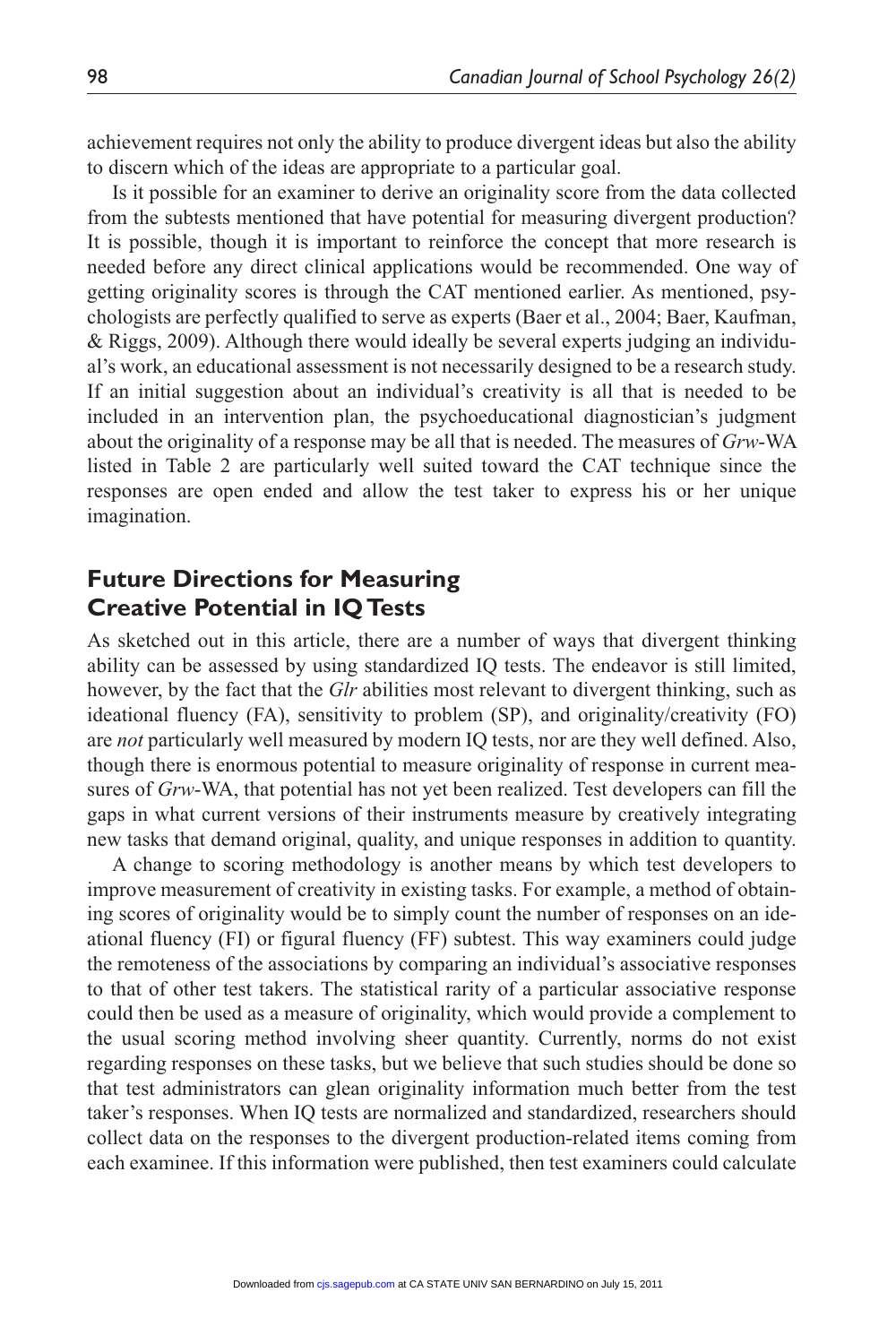an originality score in the same way that originality is calculated in other tests of divergent thinking.

The idea that the ability to form remote associations is associated with creativity is grounded in theory. Mednick (1962, 1968) constructed the Remote Associates Test (RAT) that presented triads of words to participants and then asked them to derive the one word related to all three of the previous words. For example, given a triad of Falling, Actor, and Dust, a correct answer would be Star (a falling star; an actor is a star; stardust). This test is based on the premise that creativity involves the ability to make rather remote associations among separate ideas. It is frequently used as a measure of creativity in empirical studies (e.g., Ansburg & Hill, 2003; Isen, Labroo, & Durlach, 2004; White & Shah, 2006) based on the premise that the further apart conceptually two ideas are, the more creative a person must be to see the connection behind them. Therefore, either employing the consensual assessment technique or comparing responses to divergent thinking-related IQ test items to published norms may allow for an assessment of remote association ability. It is worth pointing out, however, that the RAT typically correlates at a highly significant level with verbal IQ (J. C. Kaufman, 2009a). Some critics question whether the RAT measures mental processes greatly different than those measured by IQ tests.

In addition, even though this article has not discussed subtests relating to elaboration (since our focus was on divergent thinking), very few *Glr* test items allow for an assessment of the practicality of the response. If test developers are interested in incorporating more creativity-relevant abilities into IQ tests (that go beyond divergent production alone), one basic way would be to expand the different types of association-based items. In addition to asking questions that probe the number of associations an individual may create, additional questions could be added that require the participant to make their ideas both original and practical, and scoring instructions can allow the examiner to give points for both. Then, in addition to assessing the number of responses, test administrators can also assess the originality and practicality of the divergent thinking. There are already some subtests, such as the riddles and doublemeanings subtests on the KTEA-II (A. S. Kaufman & Kaufman, 2004a) that already require mental associations. Future research may want to look into investigating how these subtests along with the subtests mentioned in the current paper may relate to actual lifetime creative achievement.

In sum, it should be clear that there is enormous untapped potential to assess the creative potential of examinees using the already-existing individually administered standardized tests of general cognitive ability that are grounded in CHC theory. In addition, test developers can consider expanding their tests' ability to measure creativity by expanding scoring systems and adding tasks that require divergent thinking. By applying the "Intelligent Testing" philosophy to draw a complete picture of the individual being assessed, hopefully it is possible to improve our identification of students who are not only able to produce answers in a convergent fashion but also excel in divergent production and ultimately have potential for the highest levels of creative achievement.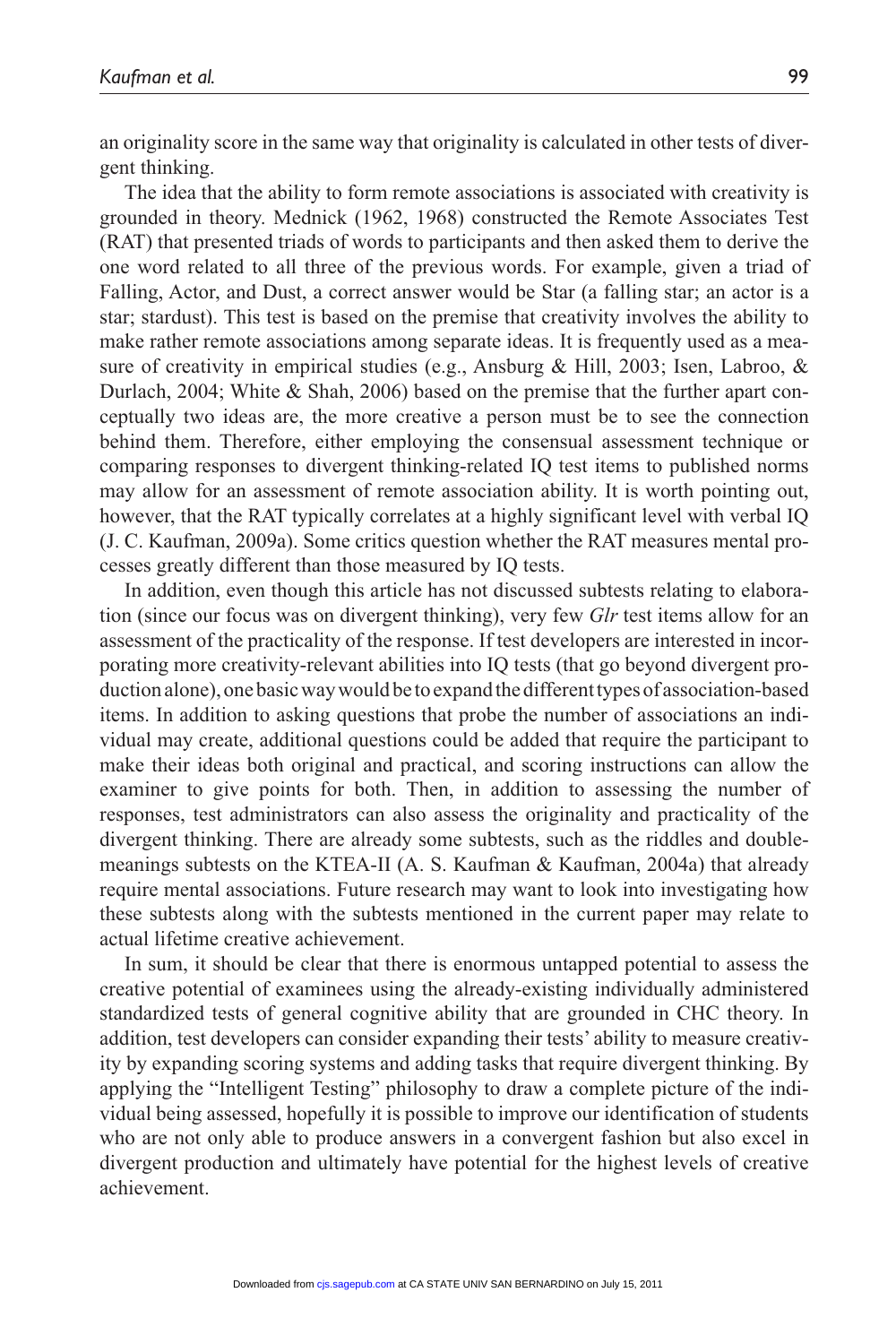#### **Acknowledgments**

The authors would like to thank Mark Batey, Alan S. Kaufman, and Nadeen L. Kaufman for extensive comments and suggestions and Claudine Wierzbicki for help with translation. The authors would like to dedicate this article to the memory of the late Dr. John L. Horn.

#### **Declaration of Conflicting Interests**

The authors declared no potential conflicts of interest with respect to the research, authorship, and/or publication of this article.

#### **Funding**

The authors received no financial support for the research, authorship, and/or publication of this article.

#### **Notes**

- 1. Nearly always conceptualized as "g" or full-scale IQ.
- 2. It should be noted that the flexibility component is no longer tested on the latest version of the *Torrance Tests of Creativity* (Torrance, 2008) because of its high correlation to fluency (Hébert, Cramond, Spears-Neumeister, Millar, & Silvian, 2002).

#### **References**

- Alfonso, V. C., Flanagan, D. P., & Radwan, S. (2005). The impact of the Cattell-Horn-Carroll theory on test development and interpretation of cognitive and academic abilities. In D. P. Flanagan & P. L. Harrison (Eds.), *Contemporary intellectual assessment* (2nd ed., pp. 185-202). New York, NY: Guilford.
- Amabile, T. M. (1982). Social psychology of creativity: A consensual assessment technique. *Journal of Personality and Social Psychology, 43*, 997-1013.
- Amabile, T. M. (1996). *Creativity in context: Update to "The Social Psychology of Creativity."* Boulder, CO: Westview.
- Anastasi, A., & Urbina, S. (1997). *Psychological testing (7th ed.)*. Upper Saddle River, NJ: Prentice Hall.
- Ansburg, P. I., & Hill, K. (2003). Creative and analytic thinkers differ in their use of attentional resources. *Personality and Individual Differences, 34*, 1141-1152.
- Baer, J. (1993). *Divergent thinking and creativity: A task-specific approach*. Hillsdale, NJ: Lawrence Erlbaum.
- Baer, J., Kaufman, J. C., & Gentile, C. A. (2004). Extension of the consensual assessment technique to nonparallel creative products. *Creativity Research Journal, 16*, 113-117.
- Baer, J., Kaufman, J. C., & Riggs, M. (2009). Rater-domain interactions in the Consensual Assessment Technique. *International Journal of Creativity and Problem Solving, 19*, 87-92.
- Barenbaum, E., & Newcomer, P. (1996). *Test of children's language (TOCL).* Austin, TX: Pro-Ed.
- Barron, F., & Harrington, D. M. (1981). Creativity, intelligence, and personality. *Annual Review of Psychology, 32*, 439-476.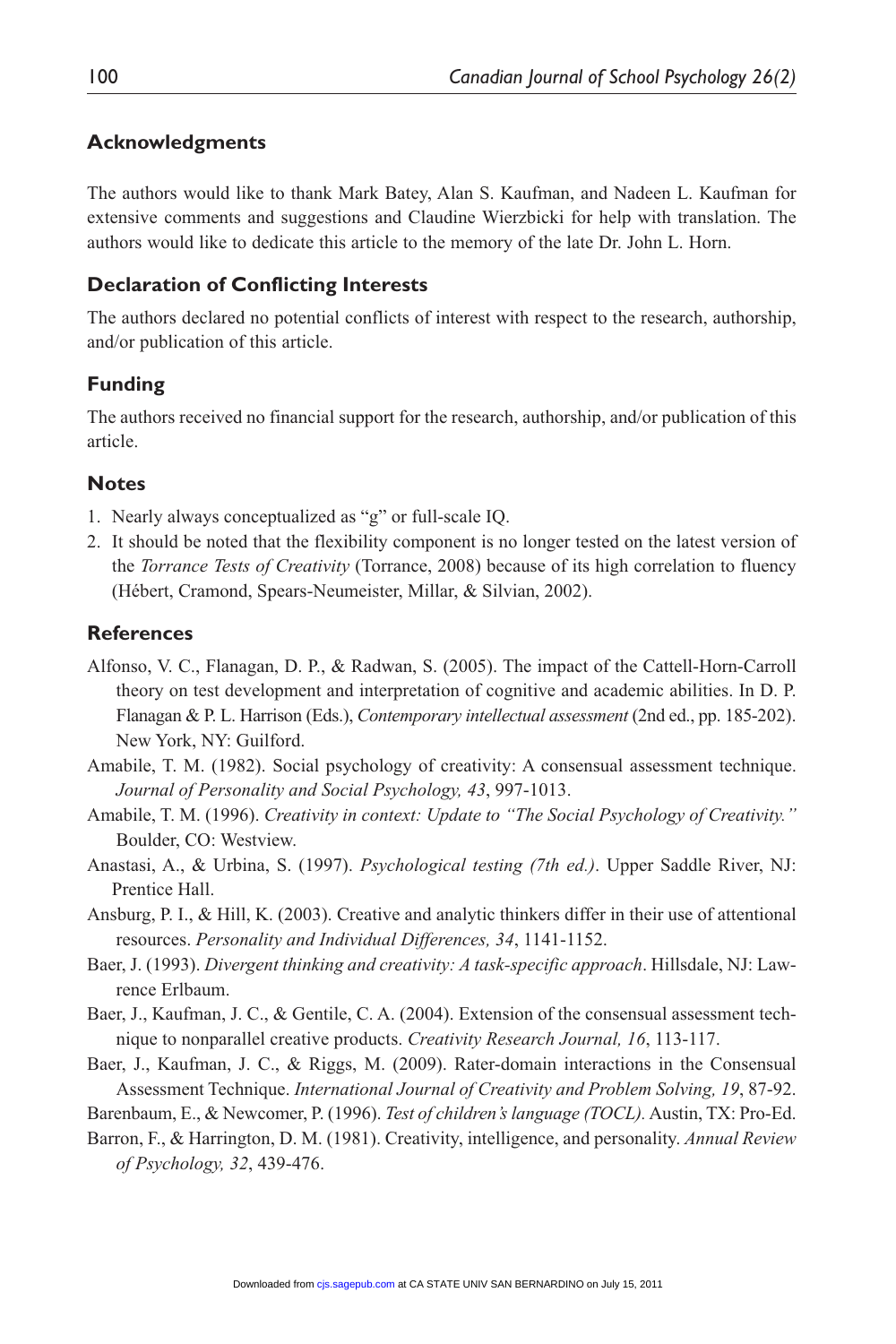- Batey, M., Chamorro-Premuzic, T., & Furnham, A. (2009). Intelligence and personality as predictors of divergent thinking: The role of general, fluid, and crystallized intelligence. *Thinking Skills and Creativity, 4*, 60-69.
- Batey, M., Chamorro-Premuzic, T., & Furnham, A. (2010) Individual differences in ideational behavior: Can the Big Five and psychometric intelligence predict creativity scores? *Creativity Research Journal, 22*, 90-97.
- Batey, M., & Furnham, A. (2006). Creativity, intelligence and personality: a critical review of the scattered literature. *Genetic, Social, and General Psychology Monographs, 132*, 355-429.
- Batey, M., Furnham, A., & Safiullina, X. (2010). Intelligence, general knowledge and personality as predictors of creativity. *Learning and Individual Differences, 20*, 532-535.
- Carroll, J. B. (1993). *Human cognitive abilities: A survey of factor analytic studies.* New York, NY: Cambridge University Press.
- Cattell, R. B., & Butcher, H. (1968). *The prediction of achievement and creativity.* Indianapolis, IN: Bobbs-Merrill.
- Cattell, R. B., & Cattell, A. K. S. (1960). *Handbook for the individual or group Culture Fair Intelligence Test—Scale II*. Champaign, IL: Institute for Personality and Ability Testing.
- Cho, S. H., Nijenhuis, J. T., van Vianen, A. E. M., Kim, H.-B., & Lee, K. H. (2010). The relationship between diverse components of intelligence and creativity. *Journal of Creative Behavior, 44*, 125-137.
- Clapham, M. M. (1998). Structure of the figural forms A and B of the Torrance Tests of Creative Thinking. *Educational and Psychological Measurement, 58*, 275-283.
- Clapham, M. M. (2004). The convergent validity of the Torrance Tests of Creative Thinking and Creativity Interest Inventories. *Educational and Psychological Measurement, 64*, 828-841.
- Delis, D. C., Lansing, A., Houston, W. S., Wetter, S., Han, S. D., Jacobson, M., . . . Kramer, J. (2007). Creativity lost: The importance of testing higher-level executive functions in school-age children and adolescents. *Journal of Psychoeducational Assessment, 25*, 29-40.
- Dollinger, S. J., & Shafran, M. (2005). Note on the Consensual Assessment Technique in creativity research. *Perceptual and Motor Skills, 100*, 592-598.
- Dorfman, L., Martindale, C., Gassimova, V., & Vartanian, O. (2008). Creativity and speed of information processing: A double dissociation involving elementary versus inhibitory cognitive tasks. *Personality and Individual Differences, 44*, 1382-1390.
- Elliott, C. D. (2007). *Administration and scoring manual for the Differential Abilities Scale-II (DAS-II).* San Antonio, TX: Psychological Corporation.
- Eyal, C., & Lindgren, H. C. (1977). The House-Tree-Person Test as a measure of intelligence and creativity. *Perceptual and Motor Skills, 44*, 359-362.
- Feist, G. J. (2010). The function of personality in creativity: The nature and nurture of the creative personality. In J. C. Kaufman & R. J. Sternberg (Eds.), *Cambridge handbook of creativity* (pp. 113-130). New York, NY: Cambridge University Press.
- Finke, R. A. (1990). *Creative imagery: Discoveries as inventions in visualization*. Hillsdale, NJ: Lawrence Erlbaum.
- Finke, R. A., Ward, T. B., & Smith, S. M. (1992). *Creative cognition: Theory, research, and application*. Cambridge: MIT Press.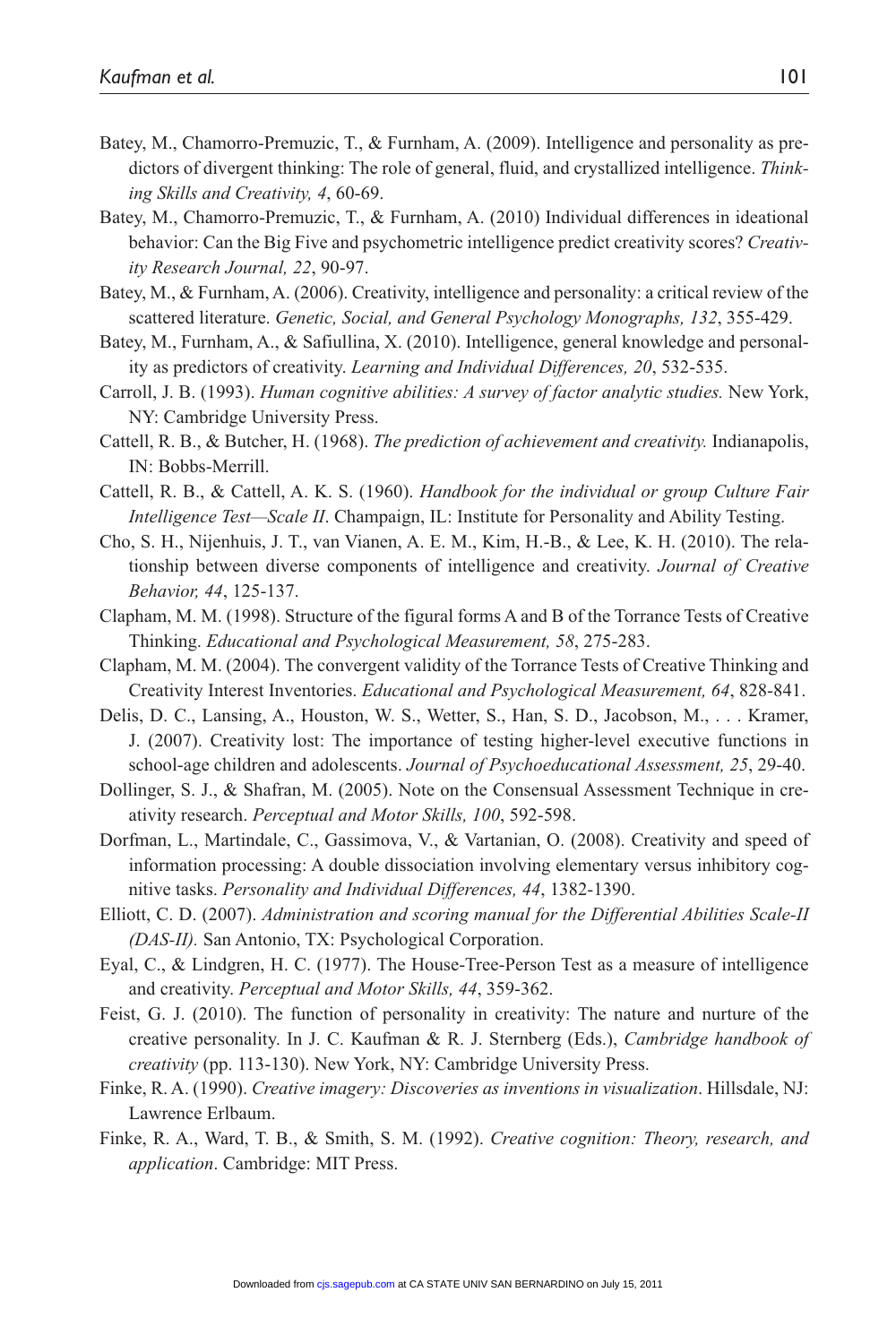- Flanagan, D. P., & Kaufman, A. S. (2009). *Essentials of WISC-IV assessment* (2nd ed.). New York, NY: John Wiley.
- Flanagan, D. P., McGrew, K. S., & Ortiz, S. O. (2000). *The Wechsler Intelligence Scales and Gf-Gc theory: A contemporary interpretive approach.* Boston: Allyn & Bacon.
- Flanagan, D. P., Ortiz, S. O., & Alfonso, V. C. (2007). *Essentials of cross-battery assessment with C/D ROM* (2nd ed.). New York, NY: John Wiley.
- Frey, M. C., & Detterman, D. K. (2004). Scholastic assessment or g?: The relationship between the scholastic assessment test and general cognitive ability. *Psychological Science, 15*, 373-378.
- Fuchs-Beauchamp, K. D., Karnes, M. B., & Johnson, L. J. (1993). Creativity and intelligence in preschoolers. *Gifted Child Quarterly, 37*, 113-117.
- Furnham, A. F., & Chamorro-Premuzic, T. (2006). Personality, intelligence and general knowledge. *Learning and Individual Differences, 16*, 79-90.
- Gabora, L. (2003). Contextual focus: A cognitive explanation for the cultural transition of the Middle/Upper Paleolithic. In R. Alterman & D. Kirsh (Eds.), *Proceedings of the 25th annual meeting of the Cognitive Science Society*, July 31-August 2, Boston, MA. Mahwah, NJ: Lawrence Erlbaum.
- Gabora, L. (2010). Revenge of the "neurds": Characterizing creative thought in terms of the structure and dynamics of human memory. *Creativity Research Journal, 22*, 1-13.
- Gabora, L., & Kaufman, S. (2010). Evolutionary perspectives on creativity. In J. C. Kaufman & R. J. Sternberg (Eds.), *The Cambridge handbook of creativity* (pp. 279-300). Cambridge, UK: Cambridge University Press.
- Getzels, J. W., & Jackson, P. W. (1962). *Creativity and intelligence: Explorations with gifted students*. New York, NY: John Wiley.
- Gilhooly, K. J., Fioratou, E., Anthony, S. H., & Wynn, V. (2007). Divergent thinking: Strategies and executive involvement in generating novel uses for familiar objects. *British Journal of Psychology, 98*, 611-625.
- Guilford, J. P. (1950). Creativity. *American Psychologist, 5*, 444-454.
- Guilford, J. P. (1967). Creativity: Yesterday, today, and tomorrow. *Journal of Creative Behavior, 1*, 3-14.
- Guilford, J. P. (1988). Some changes in the Structure-of-Intellect Model. *Educational and Psychological Measurement, 48*, 1-4.
- Guilford, J. P., Merrifield, P. R., & Wilson, R. C. (1958) *Unusual uses test*. Orange, CA: Sheridan Psychological Services.
- Hammill, D. D., & Larsen, S. C. (2009). *Test of written language 4 (TOWL-4).* San Antonio, TX: Pearson Assessments.
- Heausler, N. L., & Thompson, B. (1988). Structure of the Torrance Tests of Creative Thinking. *Educational and Psychological Measurement, 48*, 463-468.
- Hébert, T. P., Cramond, B., Spiers-Neumeister, K. L., Millar, G., & Silvian, A. F. (2002). *E. Paul Torrance: His life, accomplishments, and legacy.* Storrs: The University of Connecticut, National Research Center on the Gifted and Talented.
- Hocevar, D. (1979a). Ideational fluency as a confounding factor in the measurement of originality. *Journal of Educational Psychology, 71*, 191-196.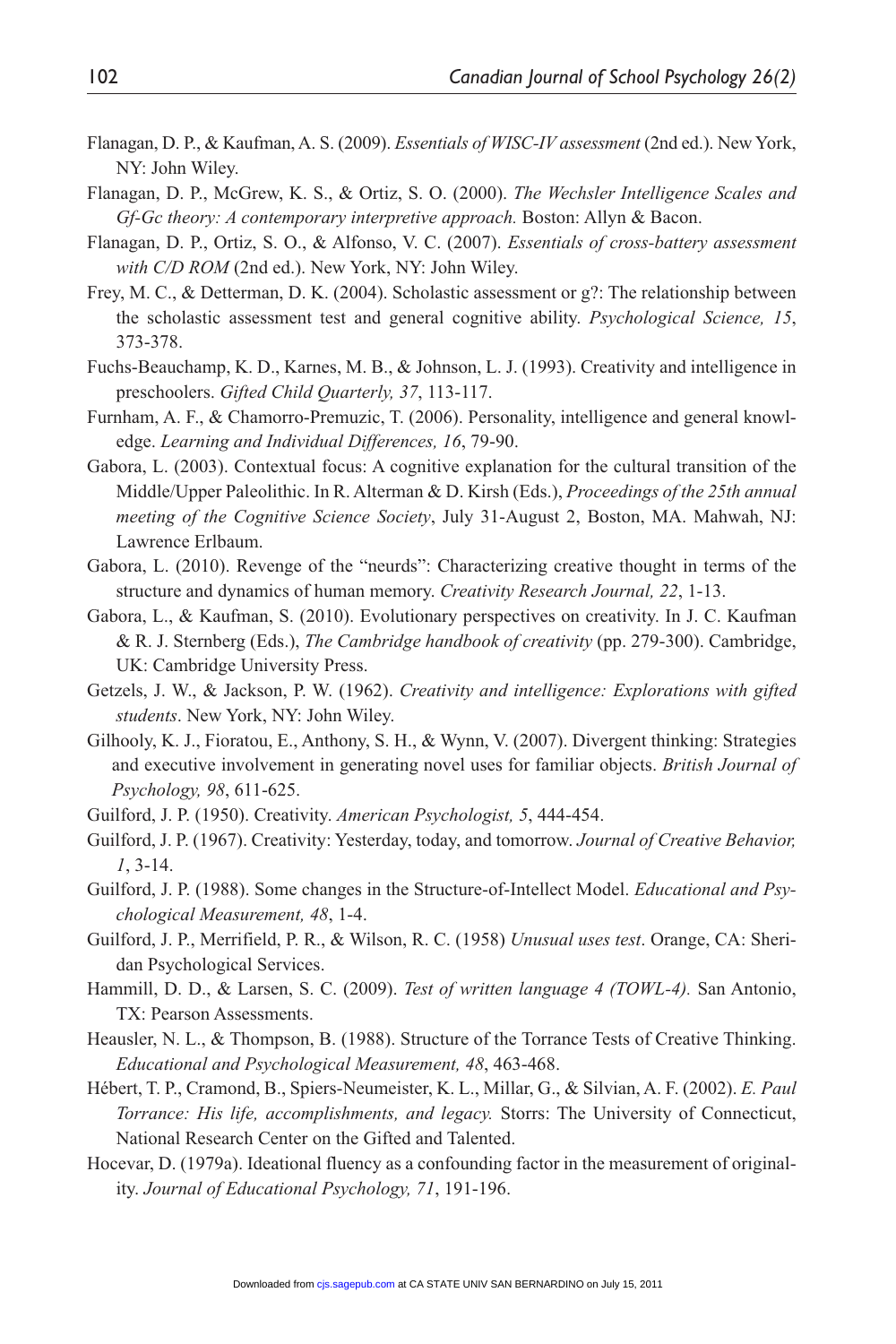- Hocevar, D. (1979b). The unidimensional nature of creative thinking in fifth-grade children. *Child Study Journal, 9*, 273-278.
- Holtzmen, W. H., Thorpe, J. S., Swartz, J. D., & Herron, E. W. (1961) *Inkblot perception and personality—Holtzman Inkblot Technique.* Austin: University of Texas Press.
- Horn, J. L., & Blankson, N. (2005). Foundations for better understanding of cognitive abilities. In D. P. Flanagan, & P. L. Harrison (Eds.), *Contemporary intellectual assessment: Theories, tests, and issues* (2nd ed., pp. 41-68). New York, NY: Guilford.
- Horn, J. L., & Cattell, R. B. (1966). Refinement and test of the theory of fluid and crystallized intelligence. *Journal of Educational Psychology, 57*, 253-270.
- Horn, J. L., & Hofer, S. M. (1992). Major abilities and development in the adult period. In R. J. Sternberg & C. A. Berg (Eds.), *Intellectual development* (pp. 44-99). New York, NY: Cambridge University Press.
- Horn, J. L., & Noll, J. (1997). Human cognitive capabilities: *Gf*-*Gc* theory. In D. P. Flanagan, J. L. Genshaft, & P. L Harrison (Eds.), *Beyond traditional intellectual assessment: Contemporary and emerging theories, tests, and issues* (pp. 53-91). New York, NY: Guilford.
- Hresko, W. P., Herron, S., & Peak, P. (1996). *Test of early writing* (2nd ed.). Austin, TX: Pro-Ed.
- Hunsaker, S. L., & Callahan, C. M. (1995). Creativity and giftedness: Published instrument uses and abuses. *Gifted Child Quarterly, 39*, 110-114.
- Isen, A. M., Labroo, A. A., & Durlach, P. (2004). An influence of product and brand name on positive affect: Implicit and explicit measures. *Motivation and Emotion, 28*, 43-63.
- Kaufman, A. S. (1979). *Intelligent testing with the WISC-R*. New York, NY: John Wiley.
- Kaufman, A. S. (1994). *Intelligent testing with the WISC-III*. New York, NY: John Wiley.
- Kaufman, A. S. (2009). *IQ testing 101*. New York, NY: Springer.
- Kaufman, A. S., & Kaufman, N. L. (1993). *Manual for Kaufman Adolescent & Adult Intelligence Test (KAIT).* Circle Pines, MN: American Guidance Service.
- Kaufman, A. S., & Kaufman, N. L. (2004a). *Kaufman Assessment Battery for Children—Second Edition (KABC-II) administration and scoring manual*. Circle Pines, MN: American Guidance Service.
- Kaufman, A. S., & Kaufman, N. L. (2004b). *Kaufman Test of Educational Achievement—Second Edition (KTEA-II) administration and scoring manual*. Circle Pines, MN: American Guidance Service.
- Kaufman, A. S., & Lichtenberger, E. O. (2006). *Assessing adult and adolescent intelligence* (3rd ed.). New York, NY: John Wiley.
- Kaufman, J. C. (2009a). *Creativity 101.* New York, NY: Springer.
- Kaufman, J. C. (Ed.). (2009b). *Intelligent testing: Integrating psychological theory and clinical practice*. New York, NY: Cambridge University Press.
- Kaufman, J. C., & Baer, J. (in press). Beyond new and appropriate: Who decides what is creative? *Creativity Research Journal*.
- Kaufman, J. C., Baer, J., & Cole, J. C. (2009). Expertise, domains, and the Consensual Assessment Technique. *Journal of Creative Behavior, 43*, 223-233.
- Kaufman, J. C., Baer, J., Cole, J. C., & Sexton, J. D. (2008). A comparison of expert and nonexpert raters using the Consensual Assessment Technique. *Creativity Research Journal, 20*, 171-178.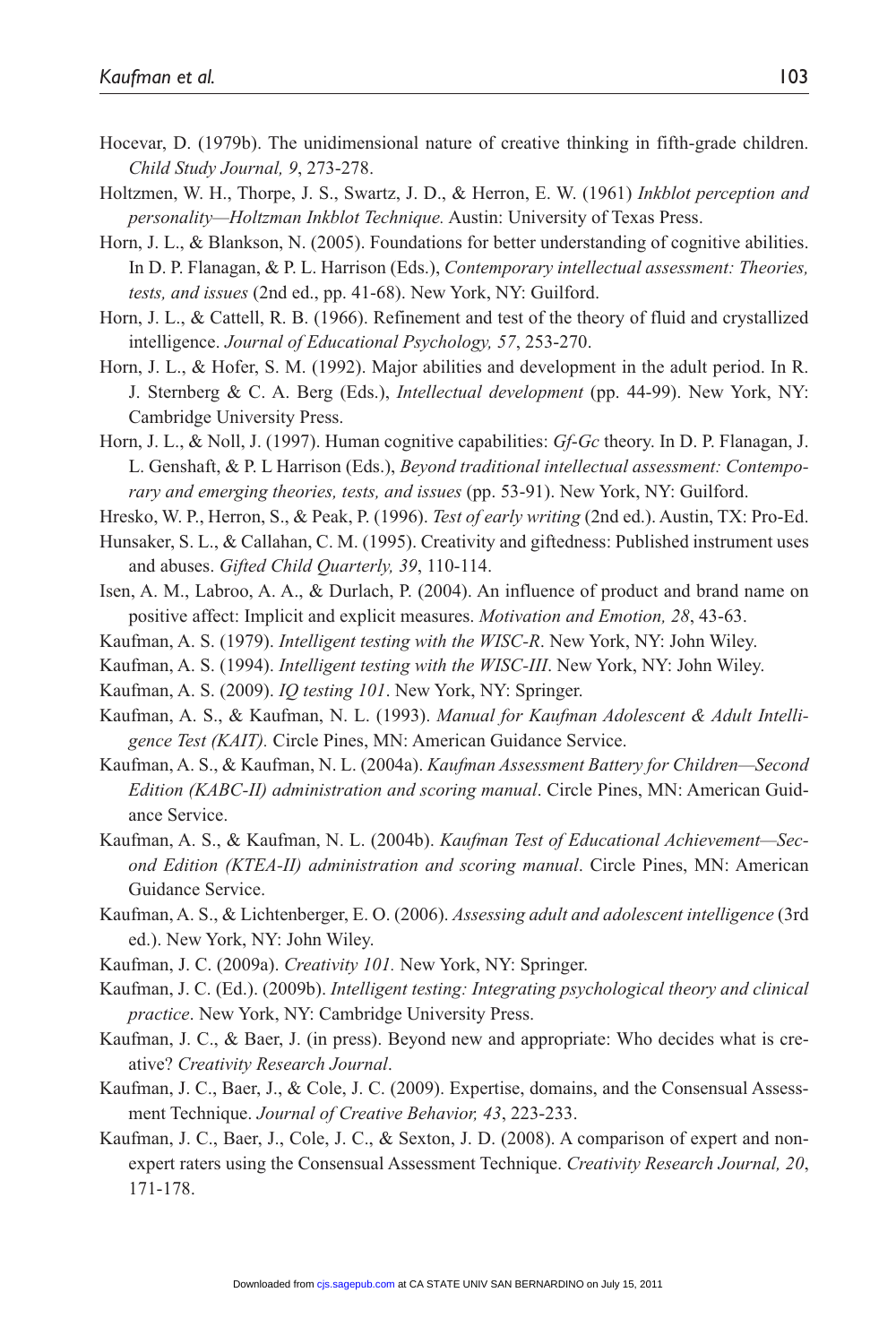- Kaufman, J. C., & Beghetto, R. A. (2009). Beyond big and little: The Four C Model of Creativity. *Review of General Psychology, 13*, 1-12.
- Kaufman, J. C., Gentile, C. A., & Baer, J. (2005). Do gifted student writers and creative writing experts rate creativity the same way? *Gifted Child Quarterly, 49*, 260-265.
- Kaufman, J. C., Lee, J., Baer, J., & Lee, S. (2007). Captions, consistency, creativity, and the consensual assessment technique: New evidence of validity. *Thinking Skills and Creativity, 2*, 96-106.
- Kaufman, J. C., & Sternberg, R. J. (2007). Resource review: Creativity. *Change, 39*, 55-58.
- Kaufman, S. B. (2009). *Beyond general intelligence: The dual-process theory of human intelligence.* Unpublished doctoral dissertation, Yale University.
- Kaufman, S. B. (2011). Intelligence and the cognitive unconscious. To appear in R. J. Sternberg & S. B. Kaufman (Eds.), *The Cambridge handbook of intelligence*. Cambridge, UK: Cambridge University Press.
- Kim, K. H. (2005). Can only intelligent people be creative? A meta-analysis. *Journal of Secondary Gifted Education, 16*, 57-66.
- Kim, K. H. (2008). Meta-analyses of the relationship of creative achievement to both IQ and divergent thinking test scores. *Journal of Creative Behavior, 42*, 106-130.
- Korkman, M., Kirk, U., & Kemp, S. (2007). *NEPSY* (2nd ed.). San Antonio, TX: Psychological Corporation.
- Lichtenberger, E. O., & Kaufman, A. S. (2009). *Essentials of WAIS-IV assessment*. New York, NY: John Wiley.
- Lissitz, R. W., & Willhoft, J. L. (1985). A methodological study of the Torrance Tests of creativity. *Journal of Educational Measurement, 22*, 1-11.
- MacKinnon, D. W. (1962). The nature and nurture of creative talent. *American Psychologist,* 17, 484-495.
- Markwardt, F. C. (1997). *Peabody individual achievement test—Revised-normative update (PIATR/NU)*. San Antonio, TX: Pearson Assessments.
- Martindale, C. (1999). Biological bases of creativity. In R. J. Sternberg (Ed.), *Handbook of creativity* (pp. 137-152). New York: Cambridge University Press.
- Mayer, R. E. (2006). The role of domain knowledge in creative problem-solving. In J. C. Kaufman & J. Baer (Eds.), *Creativity and reason in cognitive development*. Cambridge, UK: Cambridge University Press.
- McDermott, P. A., Fantuzzo, J. W., Glutting, J. J., Watkins, M. W., & Baggaley, R. A. (1992). Illusions of meaning in the ipsative assessment of children's ability. *Journal of Special Education, 25*, 504-526.
- McGrew, K. S. (2005). The Cattell-Horn-Carroll theory of cognitive abilities. In D. P. Flanagan, & P. L. Harrison, P. L. (Eds.), *Contemporary intellectual assessment: Theories, tests and issues* (2nd ed., pp. 136-181). New York, NY: Guilford.
- McGrew, K. S. (2009). CHC theory and the human cognitive abilities project: Standing on the shoulders of the giants of psychometric intelligence research. *Intelligence, 37*, 1-10.
- Mednick, S. A. (1962). The associative basis of the creative process. *Psychological Review, 69*, 220-232.
- Mednick, S. A. (1968). The remote associates test. *Journal of Creative Behavior, 2*, 213-214.
- Newcomer, P. (2001). *Diagnostic achievement battery* (3rd ed.). Austin, TX: Pro-Ed.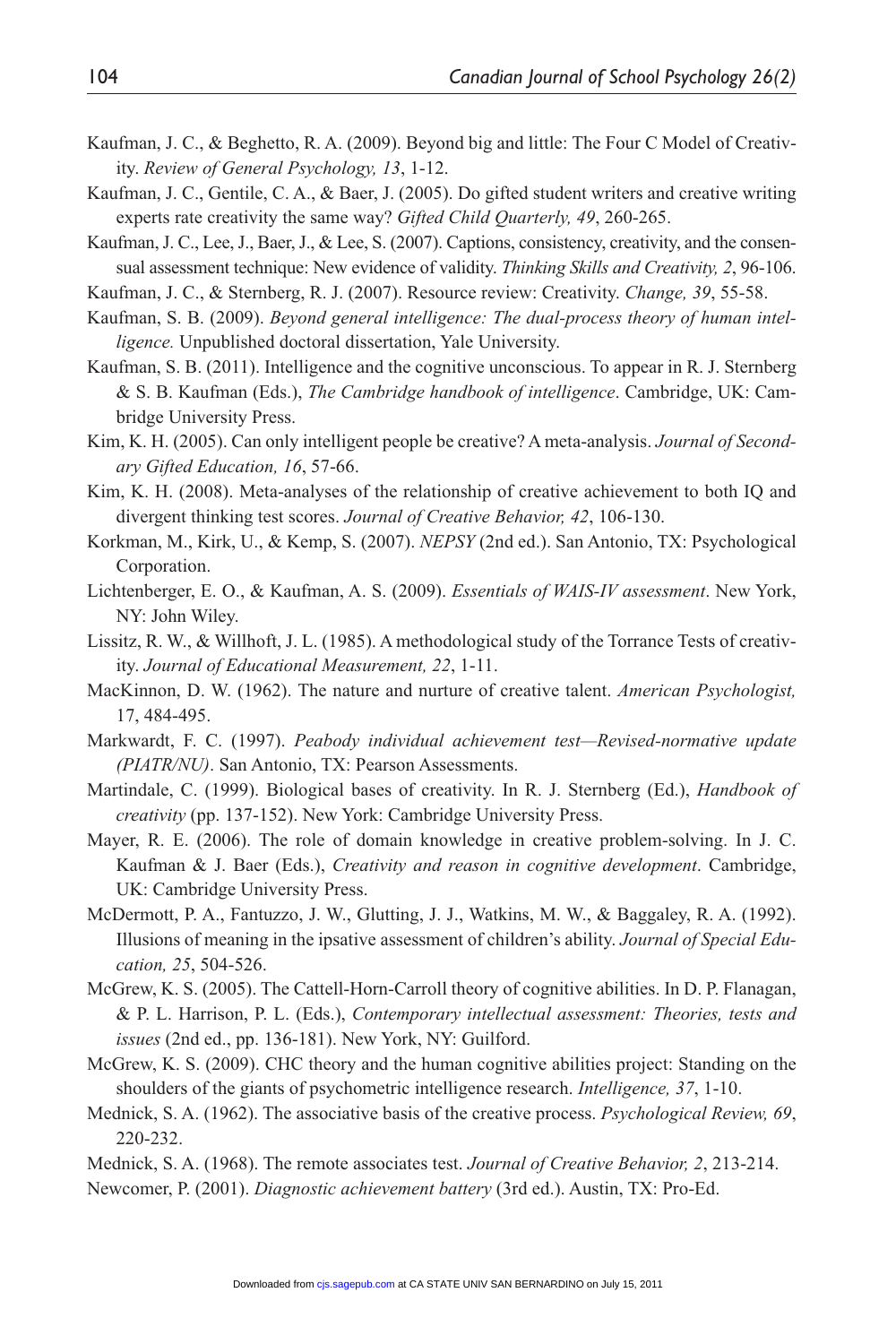- Nusbaum, E. C., & Silvia, P. J. (2011). Are creativity and intelligence really so different? Fluid intelligence, executive processes, and strategy use in divergent thinking. *Intelligence, 39*, 36-45.
- Nyden, A., Billstedt, E., Hjelmquist, E., & Gillberg, C. (2001). Neurocognitive stability in Asperger Syndrome, ADHD, and Reading and Writing Disorder: A pilot study. *Developmental Medicine and Child Neurology, 43*, 165-171.
- Plucker, J., Beghetto, R. A., & Dow, G. (2004). Why isn't creativity more important to educational psychologists? Potential, pitfalls, and future directions in creativity research. *Educational Psychologist, 39*, 83-96.
- Preckel, F., Holling, H., & Weise, M. (2006). Relationship of intelligence and creativity in gifted and non-gifted students: An investigation of threshold theory. *Personality and Individual Differences, 40*, 159-170.
- Robertson, K. F., Smeets, S., Lubinski, D., & Benbow, C. P. (2010). Beyond the threshold hypothesis: Even among the gifted and top math/science graduate students, cognitive abilities, vocational interests, and lifestyle preferences matter for career choice, performance, and persistence. *Psychological Science, 19*, 346-351.
- Roe, A. (1953). *The making of a scientist*. New York: Dodd, Mead, & Co.
- Roid, G. H. (2003). *Stanford-Binet intelligence scales—fifth edition.* Itasca, IL: Riverside.
- Runco, M. A. (2010). Divergent thinking, creativity, and ideation. In J. C. Kaufman & R. J. Sternberg (Eds.), *Cambridge handbook of creativity* (pp. 414-446). New York, NY: Cambridge University Press.
- Ruth, J. E., & Birren, J. E. (1985). Creativity in adulthood and old age: Relations to intelligence, sex and mode of testing. *International Journal of Behavioral Development, 8*, 99-109.
- Simonton, D. K. (2009). Varieties of (scientific) creativity: A hierarchical model of domain-specific disposition, development, and achievement. *Perspectives on Psychological Science, 4*, 441-452.
- Singh, U. (2006). Novelty and meaning context of creativity as related to Gf and Gc. *Psychology Studies, 51*, 52-63.
- Sligh, A. C., Conners, F. A., & Roskos-Ewoldsen, B. (2005). Relation of creativity to fluid and crystallized intelligence. *Journal of Creative Behavior, 39*, 123-136.
- Sternberg, R. J. (1981). Intelligence and nonentrenchment. *Journal of Educational Psychology, 73*, 1-16.
- Sternberg, R. J., Kaufman, J. C., & Pretz, J. E. (2002). *The creativity conundrum*. Philadelphia: Psychology Press.
- Torrance, E. P. (1974). *The Torrance Tests of Creative Thinking: Norms-technical manual.* Princeton, NJ: Personal Press.
- Torrance, E. P. (2008). *The Torrance Tests of Creative Thinking: Norms-technical manual.* Bensenville, IL: Scholastic Testing Service.
- Vartanian, O., Martindale C., & Kwiatkowski, J. (2007). Creative potential, attention, and speed of information processing, *Personality and Individual Differences,43*, 1470-1480.
- Vartanian, O., Martindale, C., & Matthews, J. (2009). Divergent thinking ability is related to faster relatedness judgments. *Psychology of Aesthetics, Creativity, and the Arts, 3*, 99-103.